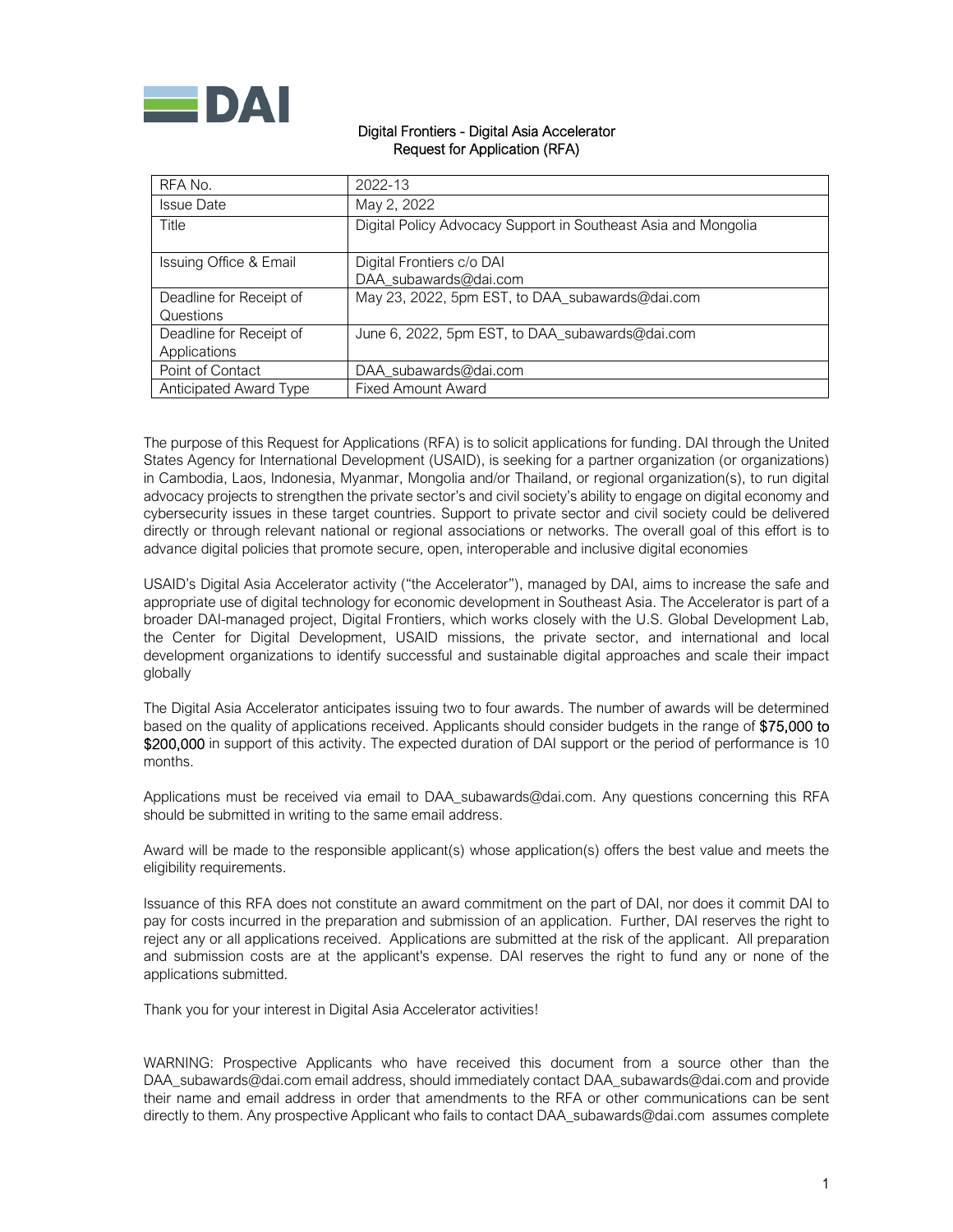responsibility in the event that they do not receive communications prior to the closing date. Any amendments to this RFA, questions and answers, or other communications will be issued from DAA\_subawards@dai.com.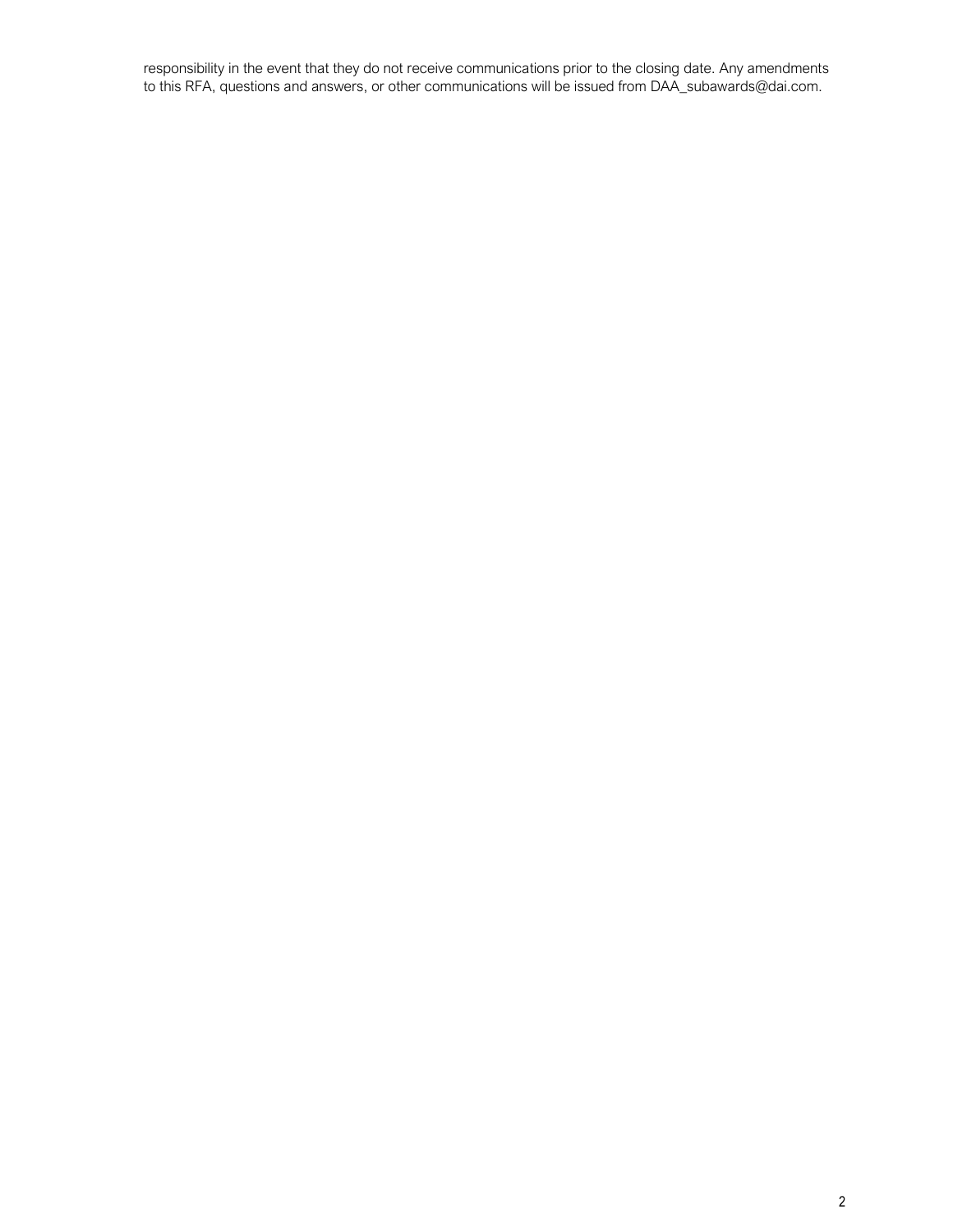# **Table of Contents**

| Annex 5: Instructions for Obtaining CAGE/NCAGE Code, SAM Registration, and UEI Number  22 |  |
|-------------------------------------------------------------------------------------------|--|
|                                                                                           |  |
|                                                                                           |  |
|                                                                                           |  |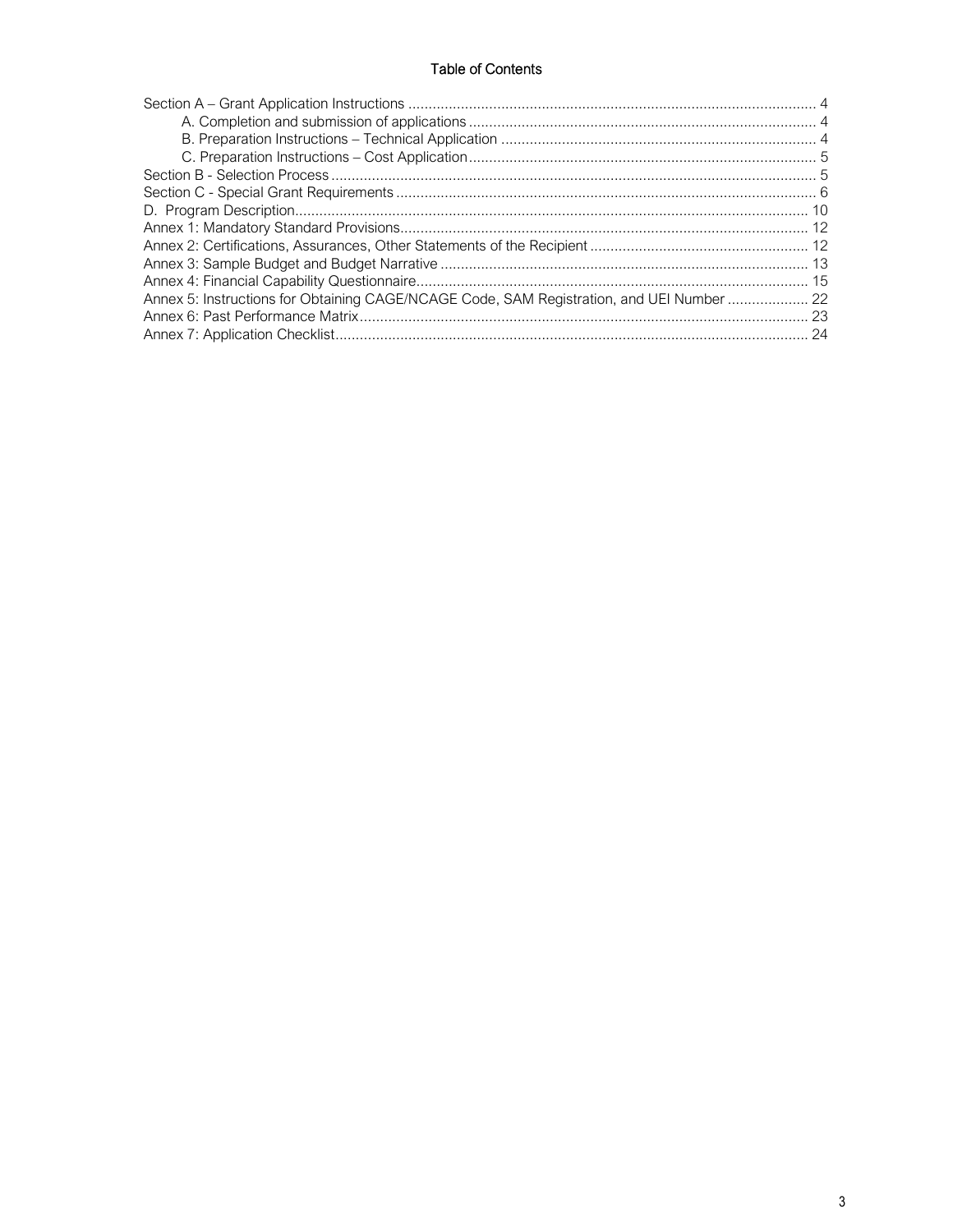### Section A – Grant Application Instructions

### A. Completion and submission of applications

### Eligibility Requirements

- Applicants must be registered US or non-US organizations regardless of type (for example: for profit, not-for-profit, civic groups and others)
- All Applicants must be willing to forego profit per 2 CFR 700.13
- The following are not eligible:
	- o Government entities
		- o Individuals
- Applications must be submitted in English, and able to develop project materials in English
- Applications from consortia are welcome.
- Target partner organizations that DAI is searching for include: Business networks, chambers of commerce, trade associations, non-governmental organizations (NGOs) focused on digital technology, etc. (national and regional).

### Responsibility Determination

Digital Frontiers will not enter into a grant agreement with an Applicant prior to ensuring Applicant responsibility. Required documentation includes:

- Evidence of legal documentation or licenses to operate in your country of registration
- Confirmation that products or services used in the performance of the grant are not from a Prohibited Country (explained in Section C)
- Evidence of a Unique Entity Identifier (UEI) number, CAGE/NCAGE code, and proof of registration with the System for Award Management (SAM) (explained in Annex 5). Evidence of these items are not required to submit an application, but must be provided if selected for a grant award
- Documentation that the Applicant can comply with the award conditions, has a satisfactory record of integrity and business ethics, and has the required financial capacity (explained in Annex 4)

### **Deadlines**

Applications must be received via email to DAA subawards@dai.com by June 6, 2022 at 5pm EST. Please include the RFA number (2022-13) in the subject line of the email.

Requests for clarification or additional information must be submitted in writing via email to DAA\_subawards@dai.com by May 23, 2022 at 5pm EST. No questions will be answered by phone. Any verbal information received from a DAI or Digital Frontiers employee or other entity shall not be considered as an official response to any question regarding this RFA. Copies of questions and responses will be distributed via email to all prospective applicants who are on record as having received this RFA after the submission date specified in the Synopsis above.

### Late Applications

All applications received by the deadline will be reviewed for responsiveness and programmatic merit according to the specifications outlined in these guidelines and the application format. Section C addresses the evaluation procedures for the applications. Applications which are submitted late or are incomplete run the risk of not being considered in the review process.

### B. Preparation Instructions – Technical Application

A complete RFA application consists of the following sections:

- Narrative technical application (15 pages maximum)
- Completed Project Workplan
- CVs of all named project team members. CVs should be no longer than 3 pages each

Page Limitation: Applications should be specific, complete, presented concisely and shall not exceed 15 pages (exclusive of personnel CVs and proposed workplan) in Word format.

### Technical application requirements

Applicants are invited to submit applications that address the objectives and outcomes contained in Section D. Program Description and the evaluation criteria on page [10].

Applications must include the following components: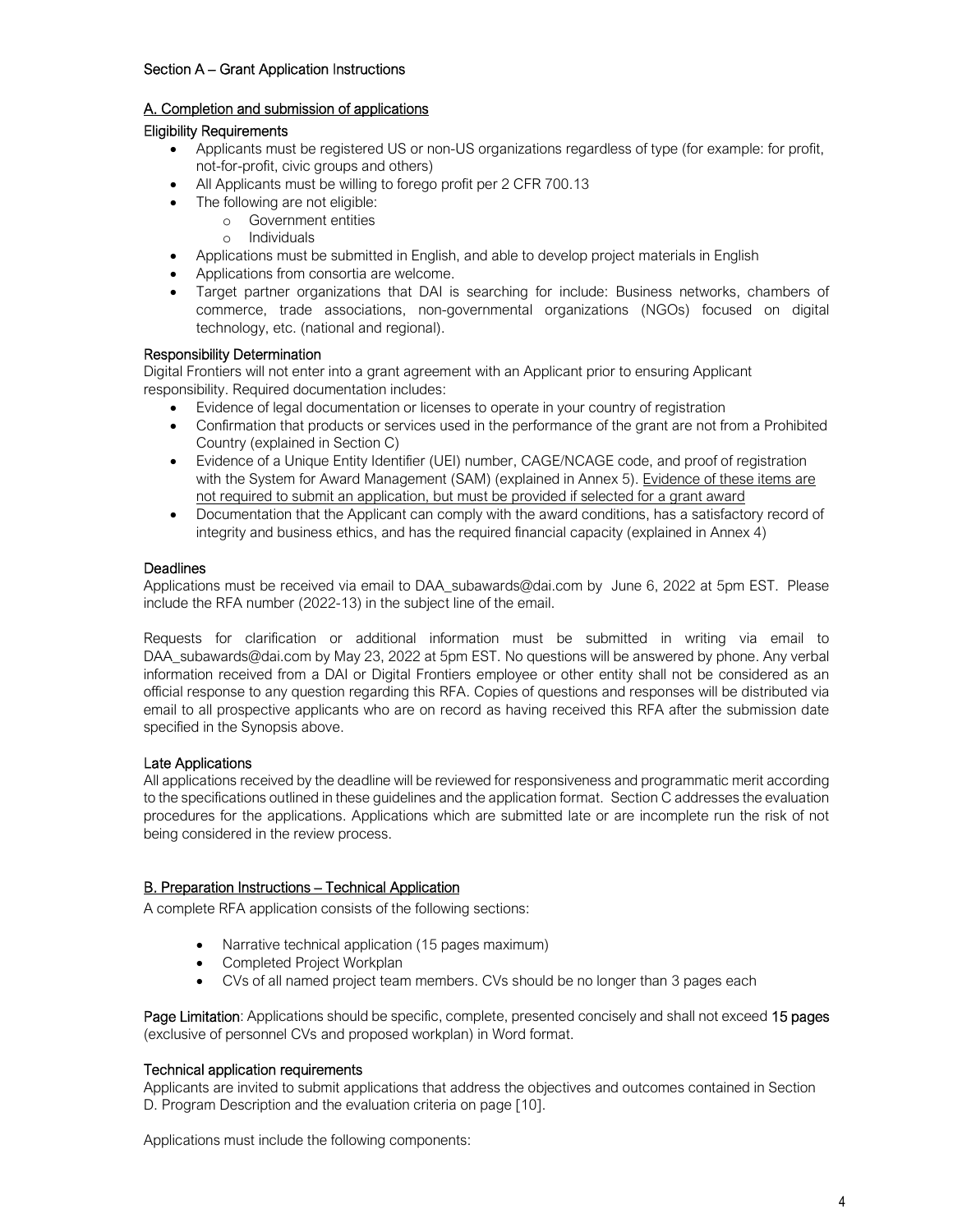- Narrative technical approach outlining how the applicant would execute the duties and responsibilities outlined below. A **project workplan** should be included with approximate timelines and key milestones.
- Staffing plan outlining the staff who will work on this project and a description of their roles and responsibilities. Applicants should include short bios for the top three team members (1-page bio maximum for each team member).
- Previous experience: Summary descriptions of at least three of the applicant's relevant past projects. Applicants must demonstrate relevant working experience in at least one of the Accelerator's countries and include summary descriptions of three relevant projects that demonstrate experience in strengthening the private sector's and civil society's ability to advocate for digital economy and cybersecurity policies, laws and regulations that promote secure, open, interoperable and inclusive digital economies. Emphasis should be placed on qualifications outlined below. Applicants should include details on one page for each project, with hyperlinks to more information if necessary.

Applicants must ensure that their applications are received in their entirety. The Digital Asia Accelerator bears no responsibility for data errors resulting from transmission or conversion processes associated with electronic submissions.

### C. Preparation Instructions – Cost Application

- $\triangleright$  Cost Applications must include:
	- Projected Grant Budget (Annex 3)
		- Budget Narrative (Annex 3)
	- Completed Financial Capability Questionnaire (Annex 4)
	- NICRA or Audited Financial Statements
	- Registration of Incorporation Documents
	- Personnel, finance, and procurement manuals
- **1.** Completed Budget. All budget lines must be clearly linked to specific project activities. See attached Annex 3 for the budget template. Supporting information shall be provided, as necessary, in sufficient detail to allow a complete analysis of each line item cost.
- **2.** Budget Narrative. The budget must have an accompanying budget narrative and justification that provides in detail the estimated costs for implementation of activities listed in the technical application narrative. The combination of the cost data and narrative must be sufficient to allow a determination of whether the costs estimated are reasonable. A budget narrative template is included in Annex 3.
- **3.** Completed Financial Capability Questionnaire, found in Annex 4, which includes:
	- a. NICRA or (if no NICRA) Audited Financial Reports: Copy of the applicant's most recent financial report, which has been audited by a certified public accountant or other auditor satisfactory to DAI. If no recent audit, a "Balance Sheet" and "Income Statement" for the most current and previous fiscal year.
	- b. Incorporation Papers or Certificate of Registration and Statute

#### Section B - Selection Process

All applications that meet the application requirements will be reviewed by the review panel.

The applications will be evaluated according to the evaluation criteria set forth below. To the extent necessary (if an award is not made based on initial applications), negotiations may be conducted with each applicant whose application, after discussion and negotiation, has a reasonable chance of being selected for the award. Award will be made to responsible applicants whose applications offer the best value.

DAI will review all eligible applications, and make an award based on the technical and cost evaluation considerations stated above and select the application that provides the best value to DAI. DAI may also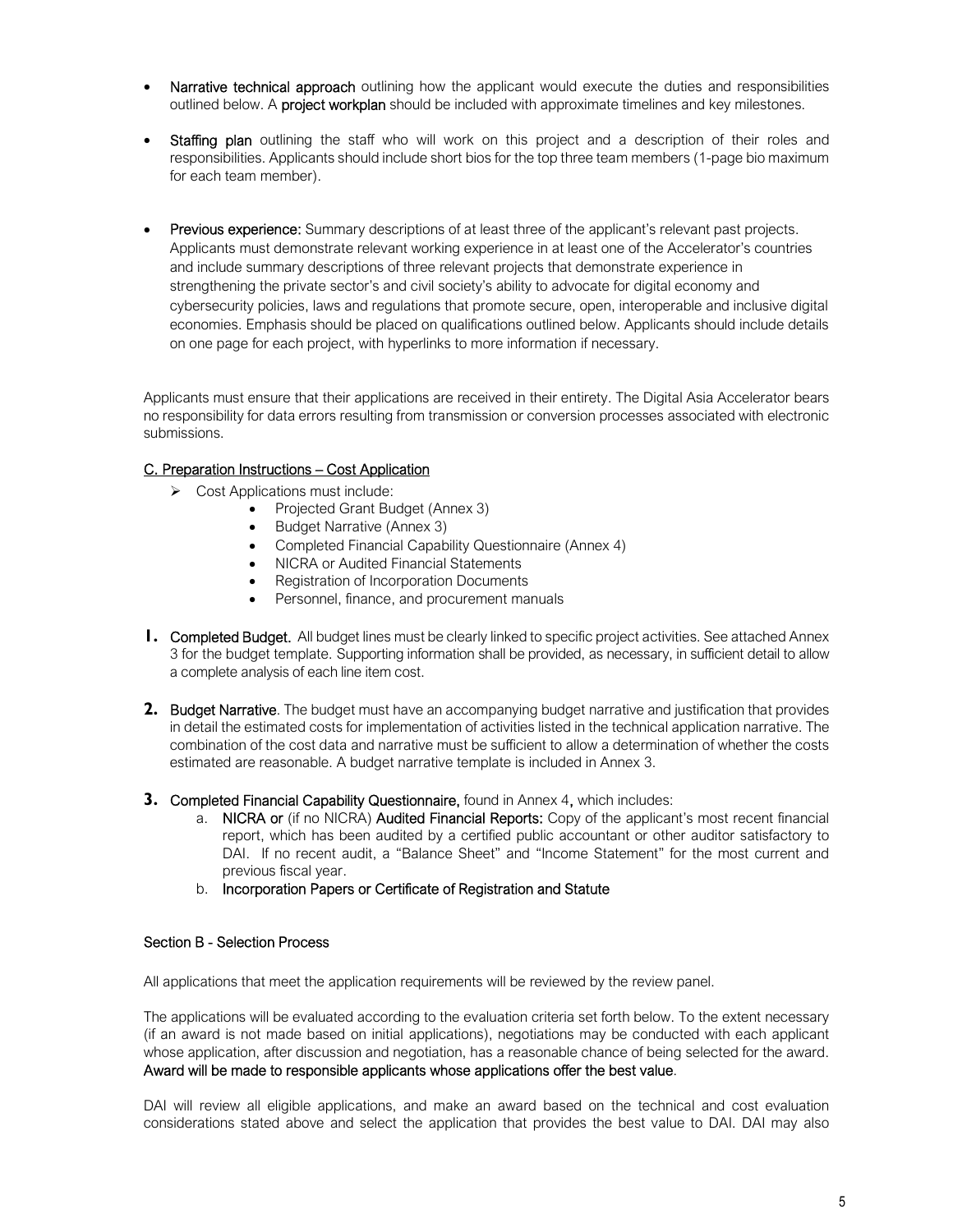exclude an application from consideration if it determines that an Applicant is "not responsible", i.e., that it does not have the management and financial capabilities required to perform the work required.

Evaluation points will not be awarded for cost. Cost will primarily be evaluated for realism and reasonableness. DAI may award to a higher priced applicant if a determination is made that the higher technical evaluation of that applicant merits the additional cost/price. Similarly, DAI may reject an application with the highest technical evaluation in favor of a favorably priced offer. DAI strongly recommends that applicants' initial applications represent their best value.

Awards will be made based on the ranking of applications by the review panel according to the evaluation criteria and scoring system identified below:

| No.              | <b>Evaluation Criteria</b>                                                           | Maximum<br>Points |
|------------------|--------------------------------------------------------------------------------------|-------------------|
| 1.               | Application demonstrates concise activity summary and explains how the               |                   |
|                  | proposed technical approach will strengthen the ability of the private sector and    | 15 points         |
|                  | civil society to engage on digital economy and cybersecurity policy issues,          |                   |
|                  | USAID/RDMA's Development Objectives, and USG foreign policy priorities.              |                   |
| 2.               | Application demonstrates a clear understanding of the problem being addressed        |                   |
|                  | and target beneficiary group(s), including: a) the digital policy issue(s) the       | 25 points         |
|                  | applicant aims to influence, b) how the private sector and/or civil society can      |                   |
|                  | advance those policies; c) clear definition of the target beneficiaries and their    |                   |
|                  | interests, capabilities and needs (supported by data, surveys, etc.), d) the digital |                   |
|                  | policy advocacy formats/methods the applicant proposes to use to reach out to        |                   |
|                  | beneficiaries and ensure they engage strategically in project activities, and e)     |                   |
|                  | clear definition of key stakeholders how to engage them (using existing              |                   |
|                  | networks, building new networks, using existing materials, matching funds,           |                   |
|                  | technical assistance, media partnership, etc.).                                      |                   |
| $\overline{3}$ . | Technical approach is implementable within the proposed timeframe and                | 10 points         |
|                  | budget.                                                                              |                   |
|                  |                                                                                      |                   |
| 4.               | Application specifies the project's target results and outcomes, and how those       | 10 points         |
|                  | results and outcomes will be measured.                                               |                   |
|                  |                                                                                      |                   |
| 5.               | Application includes a viable argument for how this activity can be sustainable      | 10 points         |
|                  | after the award or deliver sustainable impact.                                       |                   |
|                  |                                                                                      |                   |
| 6.               | Key personnel and training staff proposed have the relevant skills and               | 15 points         |
|                  | experience to implement proposed activity.                                           |                   |
| 7.               | Application includes summary descriptions of at least three of the applicant's       |                   |
|                  | relevant past projects that demonstrate the core capabilities required to execute    | 15 points         |
|                  | the proposed project; please include one page for each project, with hyperlinks      |                   |
|                  | to more information if necessary. Applicants should include any examples of          |                   |
|                  | previous partnerships, and describe how they leveraged private sector financial      |                   |
|                  | resources, distribution channels, tools or expertise to achieve greater scale and    |                   |
|                  | sustainability.                                                                      |                   |
| Total Points     |                                                                                      | 100 points        |

### Section C - Special Grant Requirements

The applicant shall bear in mind the following special requirements for any grants awarded in response to this RFA: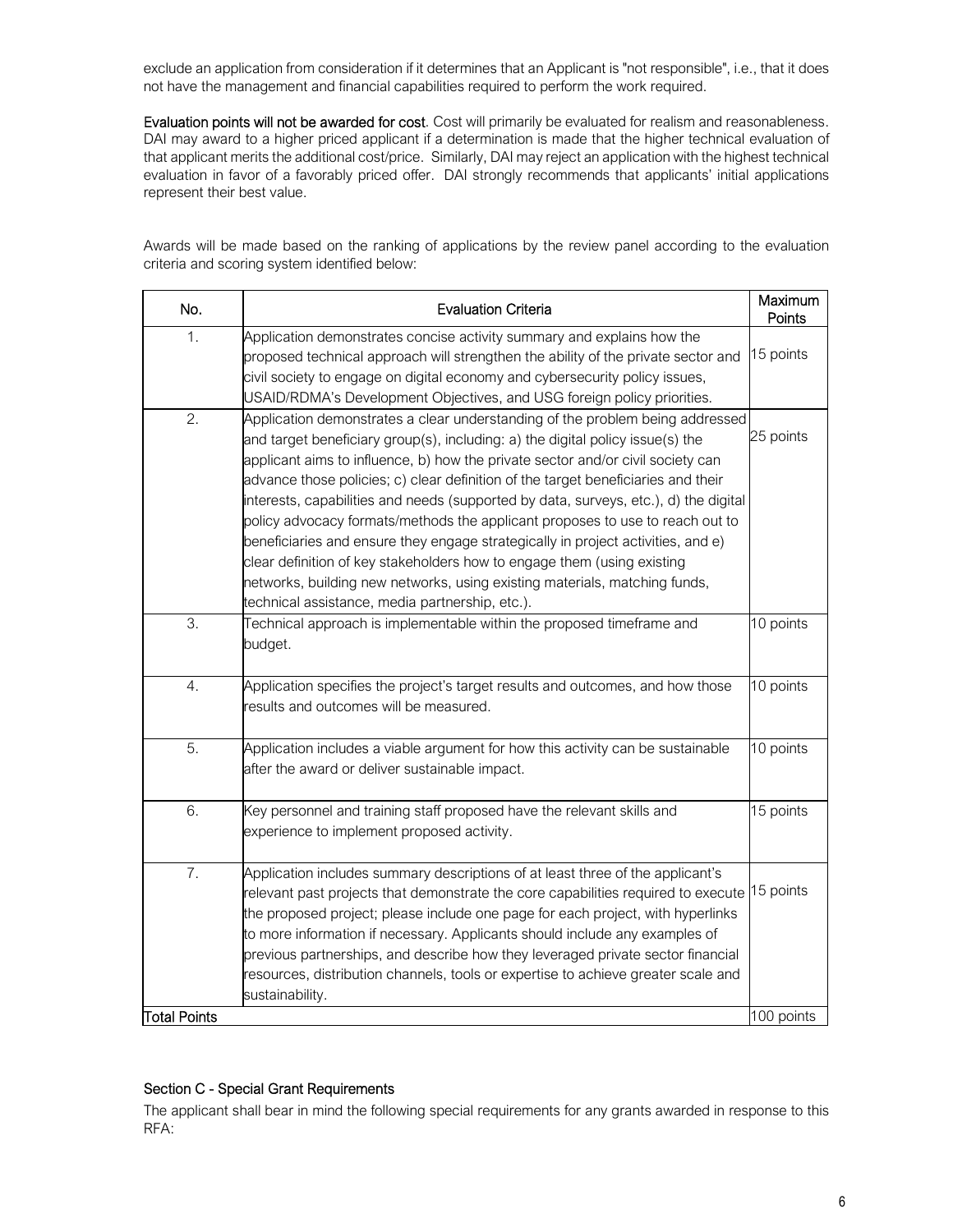### US Government Registrations

There are mandatory requirements for grantees to obtain the following items/registration before a grant can be awarded. Without registering in the required databases, DAI cannot deem an Applicant to be "responsible" to conduct business with and therefore, DAI will not enter into an agreement with any such organization. The award of a grant resulting from this RFA is contingent upon the winner providing a Unique Entity Identifier (UEI) number, a Commercial and Government Entity/NATO Commercial and Government Entity) CAGE/NCAGE code, and proof of registration in the System for Award Management (SAM) system.

Applicants must obtain the following before award:

- i. UEI Number
- ii. Registration with SAM.gov
- iii. CAGE/NCAGE

Instructions for obtaining a UEI number, SAM registration, or a CAGE/NCAGE are provided in Annex 5.

Prohibited Countries: Prohibited countries are countries that the US Government does not do business with, previously referred to as foreign policy restricted countries. The Applicant may not procure goods or services from the Office of Foreign Assets Control (OFAC) comprehensive sanctioned countries: Cuba, Iran, North Korea, Sudan, and Syria. By submitting an application in response to this RFA, the Applicant certifies that proposed equipment will not be procured from vendors located in one the OFAC prohibited countries above, nor will the origin of any of the parts be from a prohibited country.

Prohibition on Contracting for Certain Telecommunications and Video Surveillance Services or Equipment – Applicants warrant that all services and products included in their application are compliant with the restrictions contained in 2 CFR 200.216. Grant funds cannot be used to procure or obtain equipment, services, or systems that use covered telecommunications equipment or services as a substantial or essential component of any system, or as critical technology as part of any system. As described in Public Law 115-232, section 889, covered telecommunications equipment is telecommunications equipment produced by Huawei Technologies Company or ZTE Corporation (or any subsidiary or affiliate of such entities).

Full text of this restriction may be accessed here: https://www.ecfr.gov/cgi-bin/textidx?SID=e3052be29eb6a936bcf083bf38cacd7d&mc=true&node=se2.1.200\_1216&rgn=div8

Separate Account: A separate account must be established to house all funds provided under the grant, as well as all interest income.

Permitted Uses of Program Income: The Grantee will inform DAI of any program income generated under the grant and agrees to follow USAID's disposition requirements for such program income, which is in accordance with 2 CFR 200 Subpart D. Program income earned under this agreement shall be applied and used in the following descending order:

- 1. Added to funds committed by USAID and the recipient to the project or program, and used to further eligible project or program objectives;
- 2. Used to finance the non-Federal share of the project or program; and
- 3. Deducted from the total project or program allowable cost in determining the net allowable costs on which the federal share of costs is based.

If the terms and conditions of the award do not specify how program income is to be used, then number 2) shall apply automatically. Grantees who are commercial organizations may not apply Option 1) to their program income.

Use of Funds: Funds provided under any grant awarded shall be used exclusively for grant purposes. Diversion of grant funds to other uses will result in cancellation of award and retrieval of funds disbursed to the grant recipient.

Reporting Procedures: A description of reporting requirements will be included in the Grant Agreements.

Project Monitoring: DAI staff will monitor projects in terms of both programmatic and financial aspects. Grant recipients will be expected to facilitate monitoring by making relevant information available to DAI staff.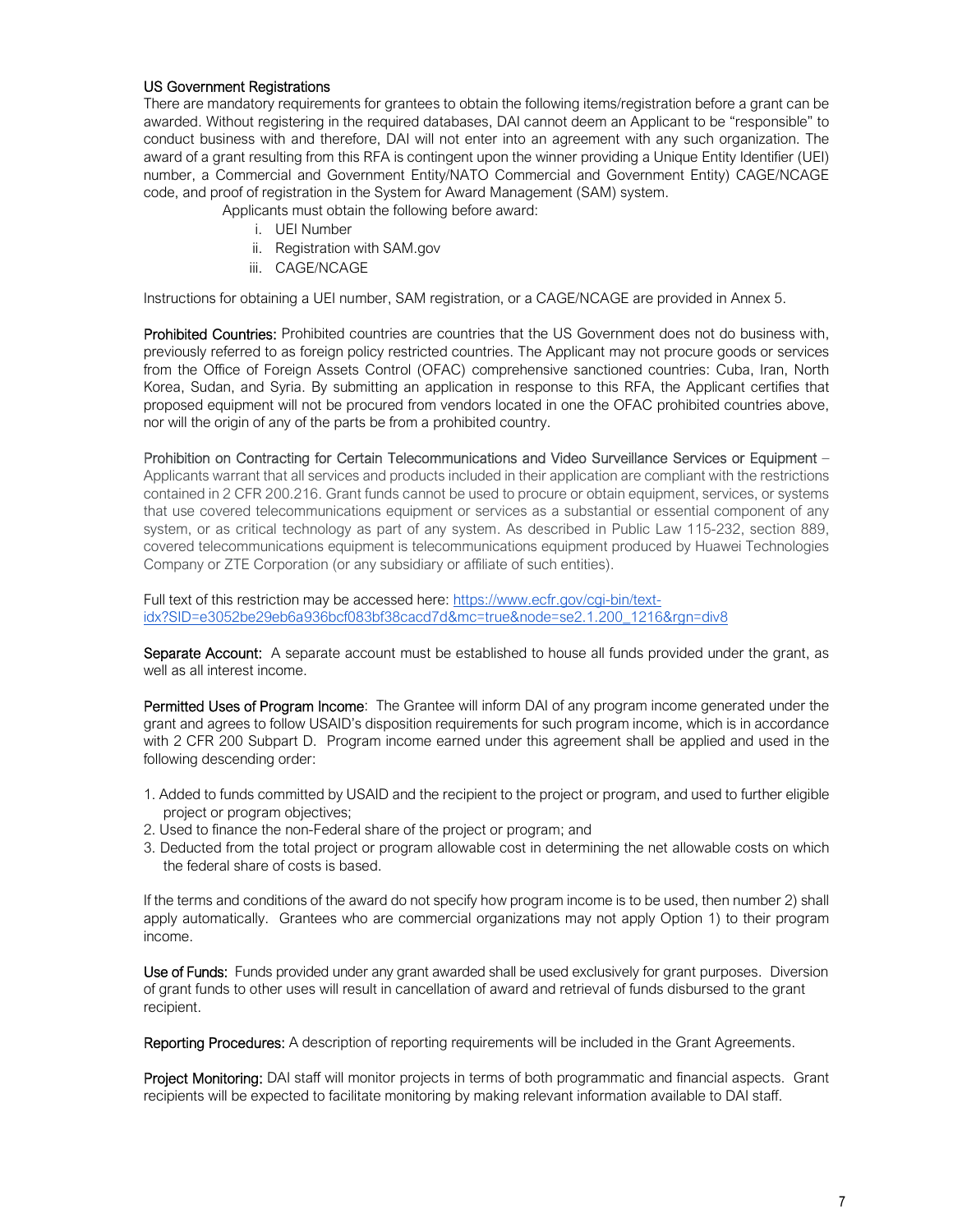Restrictions: The Grant Funds provided under the terms of this Agreement shall not be used to finance any of the following:

- 1. Goods or services which are to be used primarily to meet military requirements or to support police or other law enforcement activities,
- 2. Surveillance equipment,
- 3. Equipment, research and/or services related to involuntary sterilization or the performance of abortion as a method of family planning,
- 4. Gambling equipment, supplies for gambling facilities or any hotels, casinos or accommodations in which gambling facilities are or are planned to be located,
- 5. Activities which significantly degrade national parks or similar protected areas or introduce exotic plants or animals into such areas, or
- 6. Establishment or development of any export processing zone or designated area where the labor, environmental, tax, tariff, and/or safety laws of the country in which such activity takes place would not apply.
- 7. Pharmaceuticals,
- 8. Pesticides,
- 9. Logging equipment,
- 10. Luxury goods (including alcoholic beverages and jewelry),
- 11. Establishing or expanding any enterprise that will export raw materials that are likely to be in surplus in world markets at the time such production becomes effective and that are likely to cause substantial injury to U.S. producers,
- 12. Activities which would result in the loss of forest lands due to livestock rearing, road construction or maintenance, colonization of forest lands or construction of dams or other water control structures,
- 13. Activities which are likely to have a significant adverse effect on the environment, including any of the following (to the extent such activities are likely to have a significant adverse impact on the environment):
	- i.) Activities which may lead to degrading the quality or renewability of natural resources;
	- ii.) Activities which may lead to degrading the presence or health of threatened ecosystems or biodiversity;
	- iii.) Activities which may lead to degrading long-term viability of agricultural or forestry production (including through use of pesticides);
	- iv.) Activities which may lead to degrading community and social systems, including potable water supply, land administration, community health and well-being or social harmony.
- 14. Activities which are likely to involve the loss of jobs in the United States due to the relocation or expansion outside of the United States of an enterprise located in the United States, or
- 15. Activities which the Grantee is aware are reasonably likely to contribute to the violation of internationally or locally recognized rights of workers,
- 16. Activities to support the production of agricultural commodities for export from Malawi when such commodities would directly compete with exports of similar United States agricultural commodities to third countries and have a significant impact on United States exporters.

Pursuant to 2 CFR 700.13, it is USAID policy not to award profit under assistance instruments such as grant awards. However, all reasonable, allocable, and allowable expenses, both direct and indirect, which are related to the grant program and are in accordance with applicable cost standards), may be paid under the grant.

For non-US organizations, the Standard Provisions for Non-US Nongovernmental Recipients will apply. For US organizations, 2 CFR 200 Subpart D, OMB Circulars

(http://www.whitehouse.gov/omb/circulars/a122/a122.html), and the Standard Provisions for U.S. Nongovernmental Recipients will apply. Please see Annex 1 for Standard Provisions.

# **DAI and USAID reserve the right to fund any or none of the applications received**

### Signing of Grant Agreements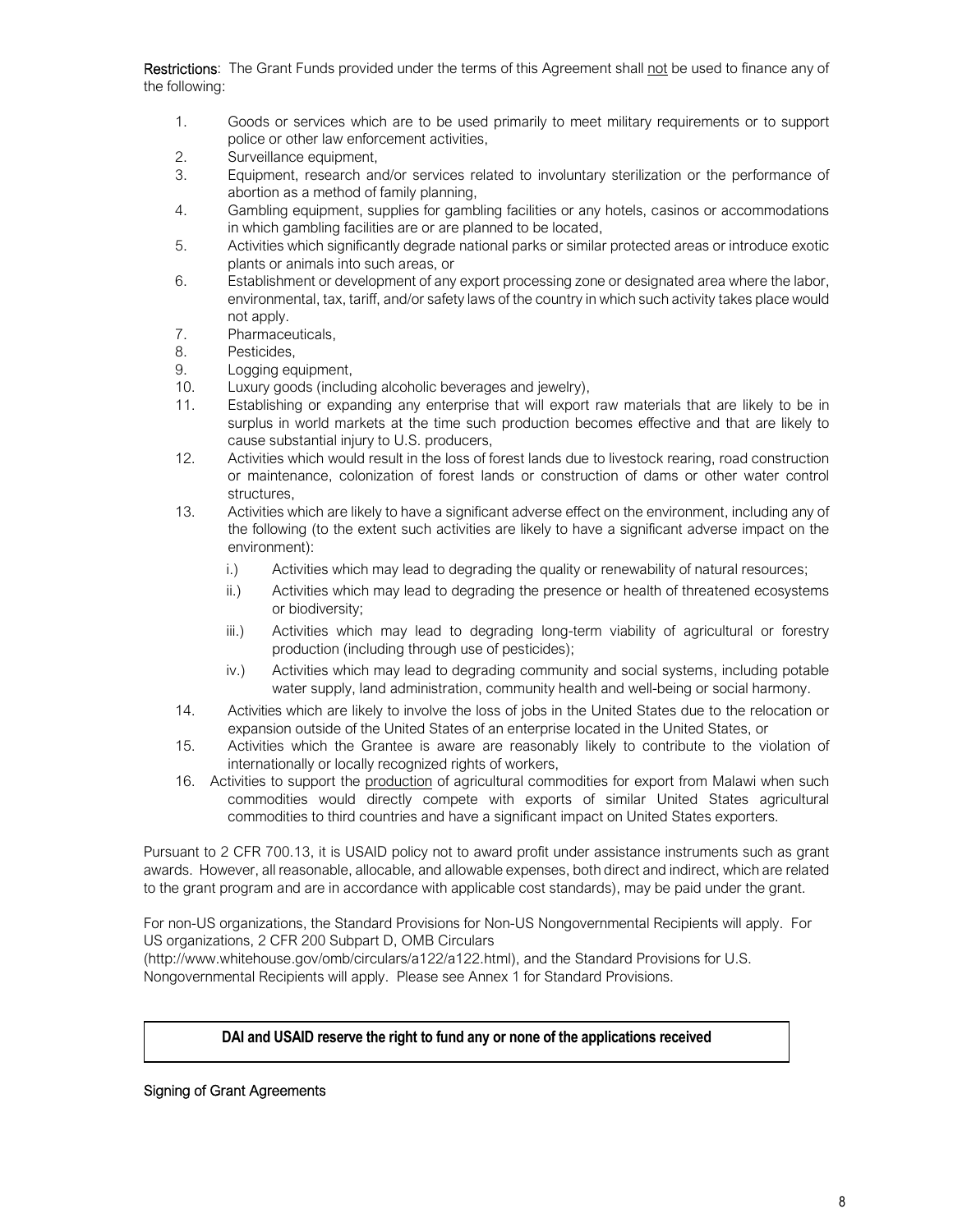Upon USAID concurrence of the applicant, a Grant Agreement will be prepared. After DAI and the successful applicant have signed the Grant Agreement, all reporting and contractual obligations will be explained to the grant recipients. Section D - Program Description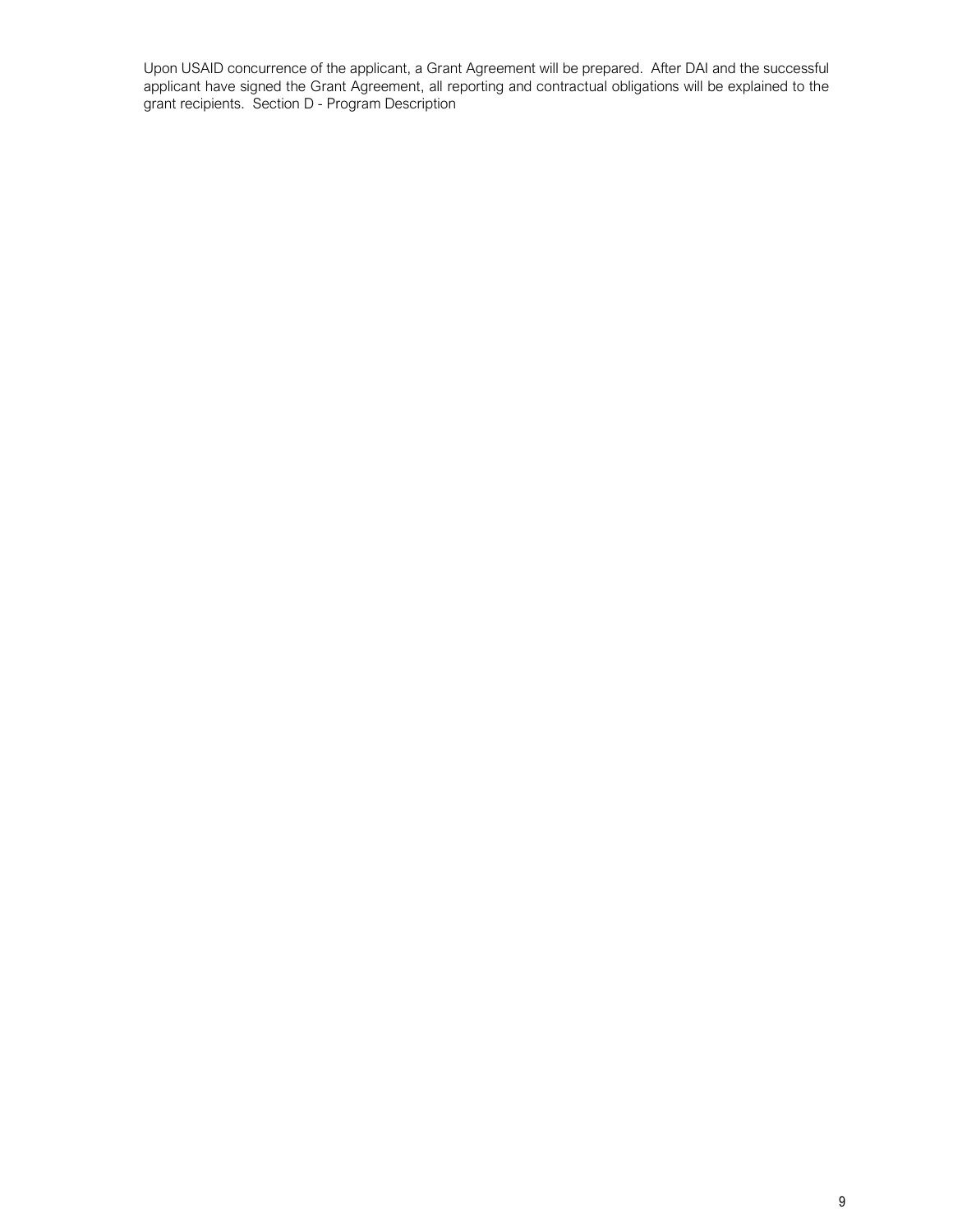# D. Program Description

### Digital Asia Accelerator

### Digital Policy Advocacy Support in Southeast Asia and Mongolia

### **Objective**

DAI is searching for a partner organization (or organizations) in Cambodia, Laos, Indonesia, Myanmar, Mongolia and/or Thailand, or regional organization(s), to run digital advocacy projects to strengthen the private sector's and civil society's ability to engage on digital economy and cybersecurity issues in these target countries. Support to private sector and civil society could be delivered directly or through relevant national or regional associations or networks. The overall goal of this effort is to advance digital policies that promote secure, open, interoperable and inclusive digital economies.

### Work Location

The digital policy advocacy support will take place in Cambodia, Laos, Indonesia, Myanmar, Mongolia and/or Thailand. Applicants may submit applications covering one or more of these countries. All countries are of equal priority.

### Expected Timeline

Projects will run for a maximum of 10 months, starting in mid-July 2022 and concluding in mid-May 2023.

### **Background**

Digital Frontiers is a buy-in mechanism available to USAID Bureaus and Missions from 2017-2023. DAI implements the Digital Frontiers project, which works closely with USAID's Innovation, Technology, and Research Hub/Technology Division, USAID Missions, the private sector, and international and local development organizations to identify successful and sustainable digital development approaches and scale their impact globally.

The Digital Asia Accelerator (DAA) is an activity under the Digital Frontiers program, managed by DAI, from USAID's Regional Development Mission for Asia. Funded by the Digital Connectivity and Cybersecurity Program (DCCP), DAA works to increase the safe and appropriate use of digital technology for economic development in Southeast Asia.

DAA's objectives are to:

- 1. Increase public awareness of digital safety issues to increase safe behavior online;
- 2. Improve digital skills of the private sector and civil society; and
- 3. Strengthen the ability of the private sector and civil society to engage on digital economy and cybersecurity policy issues.

This statement of work falls under the third objective.

Target partner organizations that DAI is searching for include: Business networks, chambers of commerce, trade associations, non-governmental organizations (NGOs) focused on digital technology, etc. (national and regional).

Target beneficiaries: Private sector enterprises, enterprise associations or networks, think tanks, and/or civil society<sup>1</sup> organizations in Cambodia, Laos, Indonesia, Myanmar, Mongolia and/or Thailand (national and regional).

<sup>&</sup>lt;sup>1</sup> Civil society is used in a broad sense here to refer to individuals or groups who voluntarily engage in forms of public participation and action around shared interests.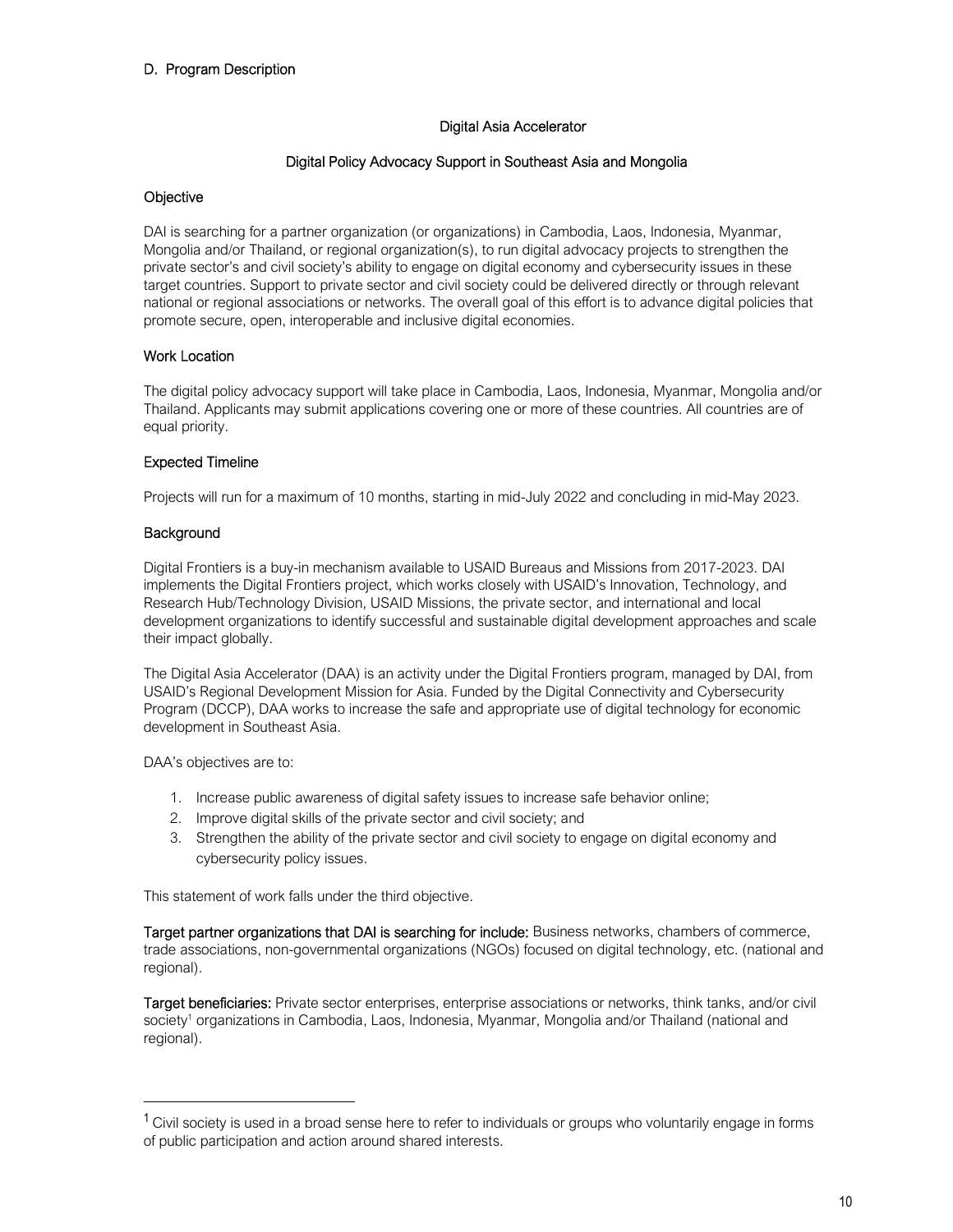Target outcomes/activities: DAI is open to a range of target outcomes/activities that strengthen the private sector's and civil society's ability to advocate for digital economy and cybersecurity policies, laws and regulations that promote secure, open, interoperable and inclusive digital economies. Examples of target outcomes/activities could include, but are not limited to:

- Create or expand an active network of organizations to advocate for digital policies that promote secure, open, interoperable and inclusive digital economies;
- Facilitate multi-stakeholder policy dialogue among private sector actors, civil society actors, and policymakers;
- Support target beneficiaries' efforts to collectively advocate for their interests in order to meaningfully contribute to the policy development process in their respective countries;
- Support efforts across countries to harmonize digital policies that interconnect the countries in the region and increase the safety and security of digital trade, data sharing, e-commerce, and financial services, e.g. by raising awareness about best practices and creating platforms that bring in representation from across the region to listen to and apply those best practices;
- Facilitate participation in regional networking activities and policy dialogue fora for practical application of consensus building and organization to influence outcomes on digital policy transformation;
- Build specific skill sets for advancing policy, e.g.:
	- Consensus building, grassroots organizing, campaign development, negotiation, media and communications.
	- Legal education, public speaking, writing and language skills to present ideas and demands for policy dialogue and productively engage in invited spaces.
	- Leadership capacity to educate networks on digital policy issues and develop a collective voice to foster influence.

Examples of digital advocacy project formats/methods could include, but are not limited to: Training, mentorship, coaching, dialogues, events, consultative platforms, educational/vocational programs, workshops, accelerators, awareness and education campaigns, assessments, development of toolkits/resources, etc.

Digital economy and cybersecurity issues could include, but are not limited to: Data privacy, data protection, online consumer protection, cross-border data flow, open internet access and internet governance, business trust, net and tech neutrality, non-discrimination liability, market access, e-trade facilitation, electronic transactions, and cybersecurity. Applicants may choose to address one or more of these issues based on their priorities within targeted digital economies.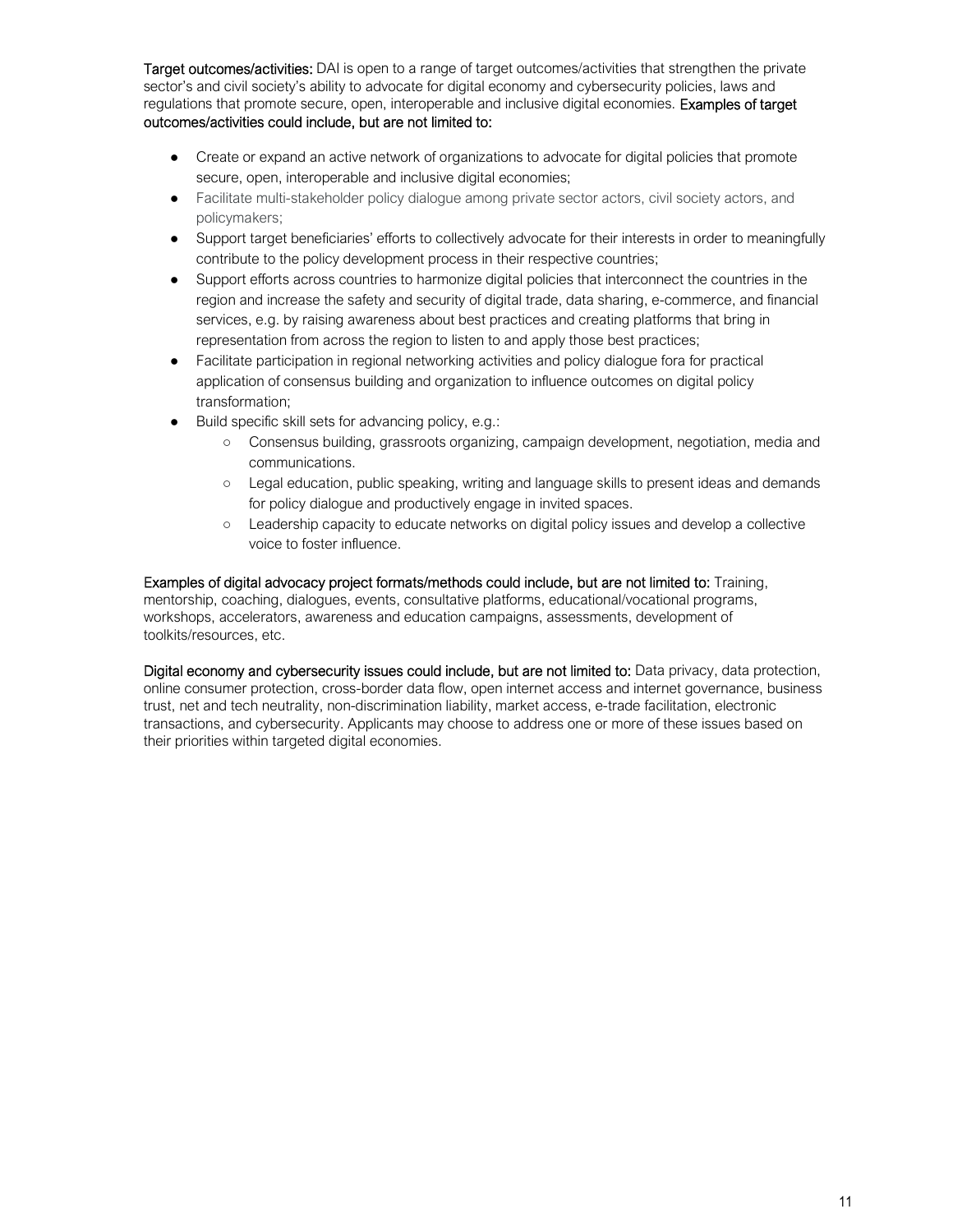### Annex 1: Mandatory Standard Provisions

Mandatory Standard Provisions for Non-US Nongovernmental Recipients: (http://www.usaid.gov/missions/sa/usaidsa/mandatorystandard.pdf)

### Annex 2: Certifications, Assurances, Other Statements of the Recipient

In accordance with ADS 303.3.8, DAI will require successful grant applicants to submit a signed copy of the following certifications and assurances, as applicable:

1. Assurance of Compliance with Laws and Regulations Governing Non-Discrimination in Federally Assisted Programs (Note. This certification applies to Non-U.S. organizations if any part of the program will be undertaken in the United States.)

2. Certification Regarding Lobbying (This certification applies to grants greater than \$100,000.)

3. Prohibition on Assistance to Drug Traffickers for Covered Countries and Individuals (ADS 206)

4. Certification Regarding Terrorist Financing, Implementing Executive Order 13224

5. Certification Regarding Trafficking in Persons, Implementing Title XVII of the National Defense Authorization Act for Fiscal Year 2013 (Note: This certification applies if grant for services required to be performed outside of the United States is greater than \$500,000. This certification must be submitted annually to the USAID Agreement Officer during the term of the grant.)

#### 6. Certification of Recipient

In addition, the following certifications will be included Part II – Key Individual Certification Narcotics Offenses and Drug Trafficking (Note: Only as required per ADS 206 for Key Individuals or Covered Participants in covered countries.)

Part III – Participant Certification Narcotics Offenses and Drug Trafficking (Note: Only as required per ADS 206 for Key Individuals or Covered Participants in covered countries.)

Part IV – Representation by Organization Regarding a Delinquent Tax Liability or a Felony Criminal Conviction Part V – Other Statements of Recipient

Part VI – Standard Provisions for Solicitations

(Note: Parts  $V$  &  $VI$  – Are included in the grant file as part of the grant application.)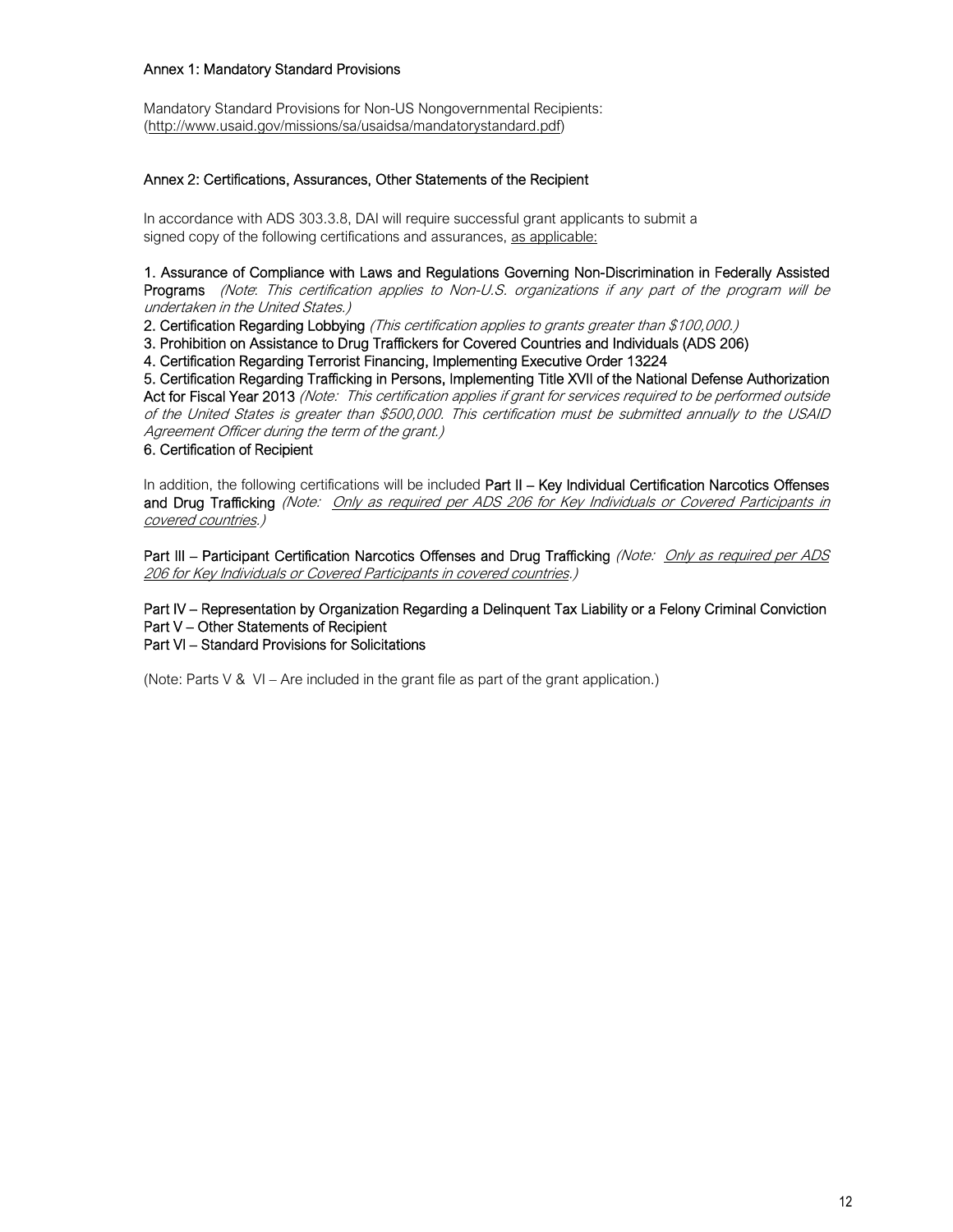Annex 3: Sample Budget and Budget Narrative

|                                              | Name       | Rate   | <b>Units</b><br>(month/day/hour) | Cost |
|----------------------------------------------|------------|--------|----------------------------------|------|
| I. Salaries and Wages                        |            |        |                                  |      |
| Person 1                                     | <b>TBD</b> | \$0.00 | $\Omega$                         | \$0  |
| Person 2                                     | <b>TBD</b> | \$0.00 | $\Omega$                         | \$0  |
| <b>Total Salaries and Wages</b>              |            |        | $\mathbf 0$                      | \$0  |
|                                              |            |        |                                  |      |
| II. Travel, Transportation and Per<br>Diem   |            |        |                                  |      |
| 1. Air Travel                                |            |        |                                  |      |
| International Travel                         |            | \$0.00 | $\Omega$                         | \$0  |
| Regional / In-Country Travel                 |            | \$0.00 | $\overline{0}$                   | \$0  |
| 2. Per Diem                                  |            |        |                                  |      |
| Traveler 1                                   |            | \$0.00 | $\Omega$                         | \$0  |
| 3. Other Travel Expenses                     |            |        |                                  |      |
| Traveler 1                                   |            | \$0.00 | $\overline{0}$                   | \$0  |
| Total Travel, Transportation and Per<br>Diem |            |        |                                  | \$0  |
|                                              |            |        |                                  |      |
| III. Other Direct Costs                      |            |        |                                  |      |
| 1. Project Management Expenses               |            |        |                                  |      |
| Other (DESCRIBE)                             |            | \$0.00 | $\overline{0}$                   | \$0  |
| <b>Total Other Direct Costs</b>              |            |        |                                  | \$0  |
|                                              |            |        |                                  |      |
| <b>Total Program Expenses</b>                |            |        |                                  | \$0  |
| <b>Indirect Costs on All Costs</b>           |            |        | $\mathbf 0$                      | \$0  |
|                                              |            |        |                                  |      |
| <b>Grand Total</b>                           |            |        |                                  | \$0  |

### Budget Narrative Template

#### Salaries and Wages

For our labor cost estimates, we have used daily rates per person as supported by actual salaries and/or prevailing labor rates. If labor is based on commercial rates, please provide a link or evidence of publication of the commercial rates.

#### Personnel

- Name, Title proposed for a total of XX days at a daily rate of \$XXX.
- Name, Title proposed for a total of XX days at a daily rate of \$XXX.

#### Travel, Transportation and Per Diem

Economy air fare trips have been budgeted from XXXX to XXXX.

#### Regional / In-Country Travel

X number of trips have been budgeted for X locations.

### Per Diem

Per Diem at \$XXX has been assumed for all travelers to XXX based on XX days per trip.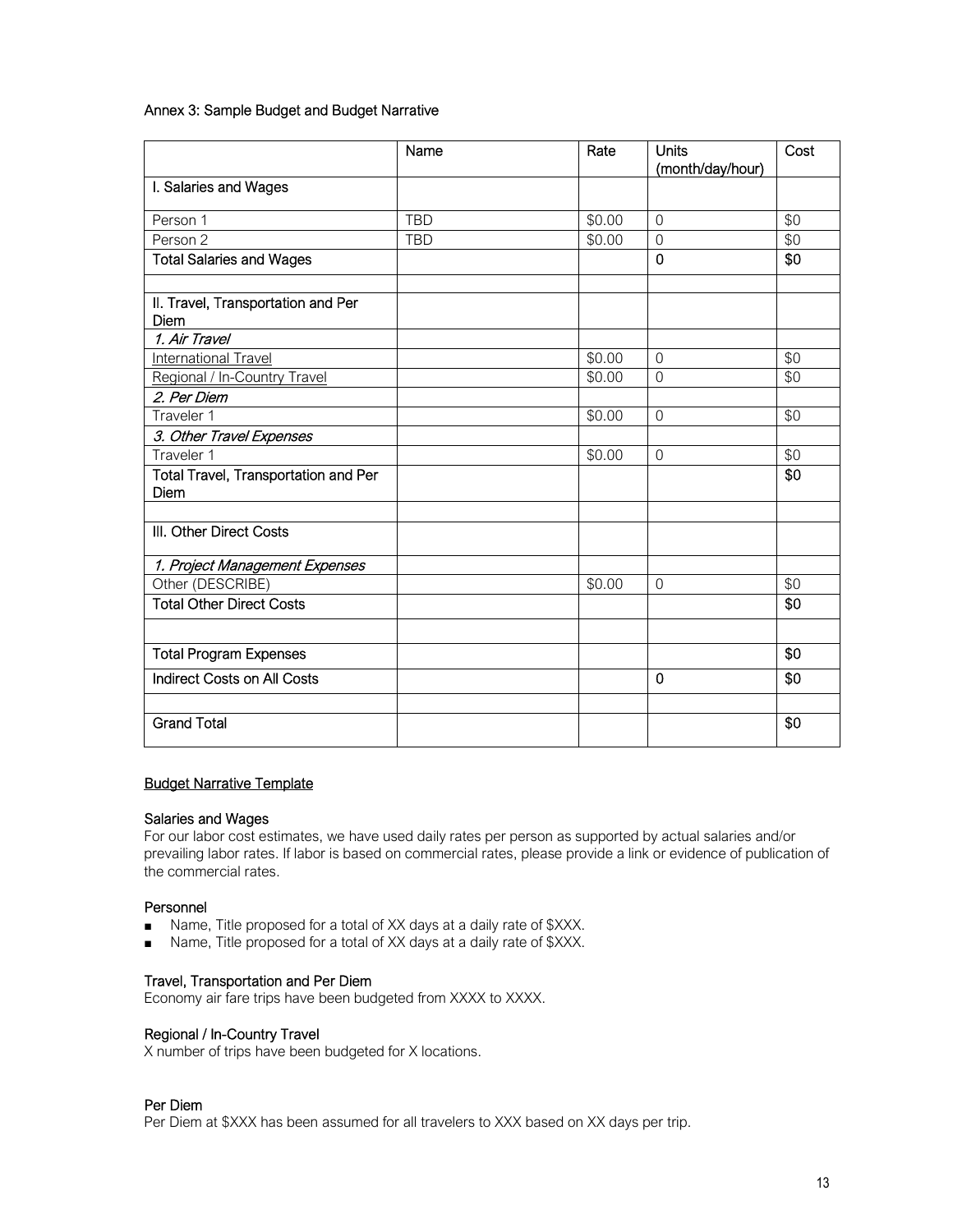### Miscellaneous Travel Expenses

Miscellaneous Travel expenses of \$XXX per trip have been budgeted based on the number of international trips. This cost per trip is based on XX assumptions.

### Other Direct Costs

This category includes basic support costs for the project. Included within this cost category are all costs necessary for the successful operation of this activity.

#### Indirect Costs on All Costs

All indirect costs must be in accordance with the organization's policies.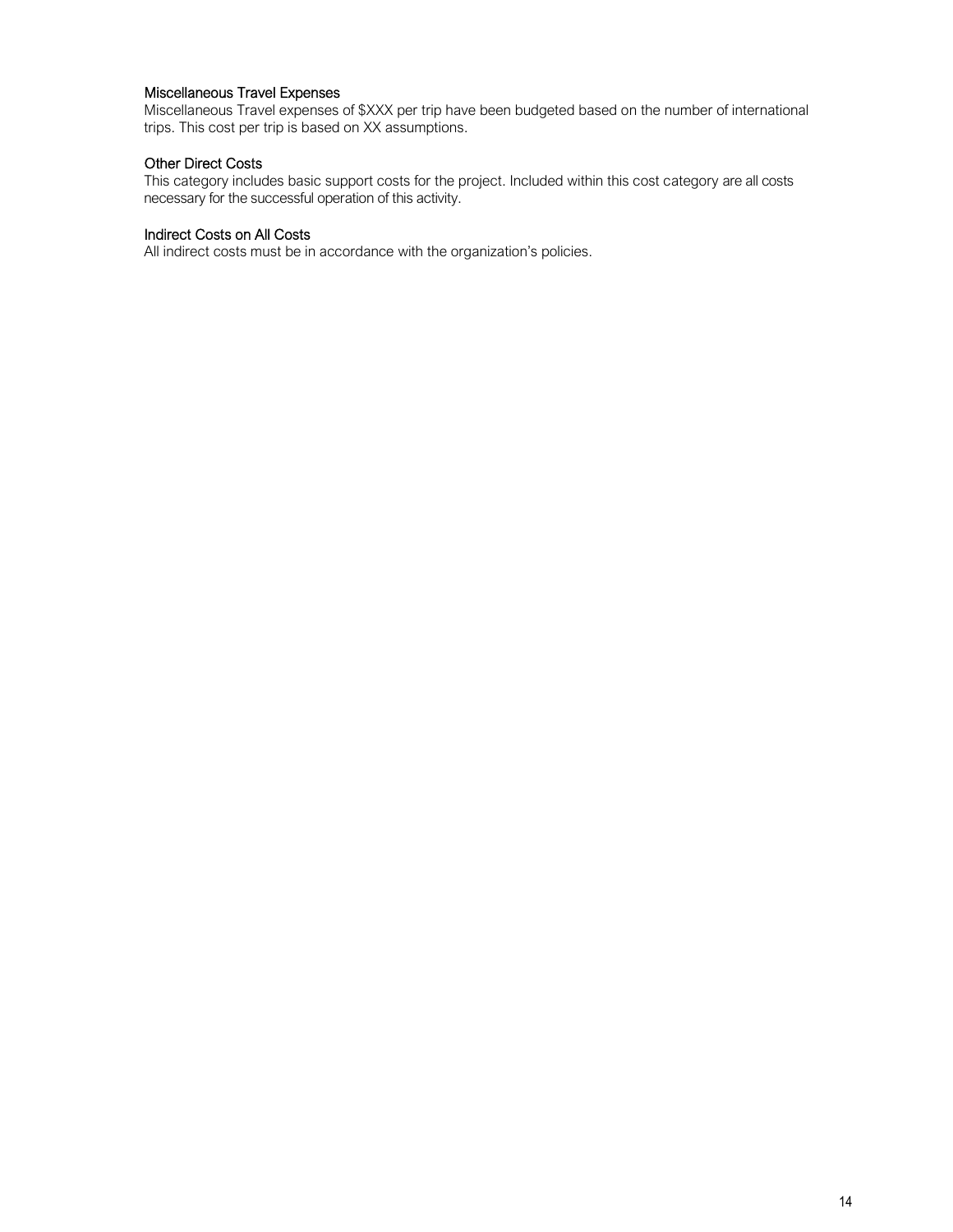#### Annex 4: Financial Capability Questionnaire

### Accounting System and Financial Capability Questionnaire For DAI Grant Recipients

 The main purpose of this questionnaire is to understand the systems adopted by your institution for financial oversight and accounting of grant funds, especially those provided through the U.S. Federal Government. The questionnaire will assist DAI program and accounting staff to identify the extent to which your institution's financial systems match the requirements of the U.S. Federal Government. This information will help the program staff work with you and your institution to review any problem areas that may be identified; thereby avoiding any problems or oversights which would be reportable should an audit of the program or institution be required.

The questionnaire should be completed by the financial officer of your institution in collaboration with DAI program staff. This questionnaire is informational only, and will not have any bearing on the agreement to support your institution based on the technical merit of the application. Therefore, please answer all questions to the best of your knowledge.

While 2 CFR 200 does not cover awards to non-U.S. recipients, DAI shall rely on the standards established in that regulation in determining whether potential non-U.S. recipients are responsible to manage Federal funds. A determination shall be made on the potential recipient's ability, or potential ability, to comply with the following USAID and federal-wide policies:

- 1) 2 CFR 200 Subpart D (Financial and Program Management);
- 2) 2 CFR 200 Subpart D (Property Standards);
- 3) 2 CFR 200 Subpart D (Procurement Standards); and
- 4) 2 CFR 200 Subpart D (Performance and Financial Monitoring and Reporting).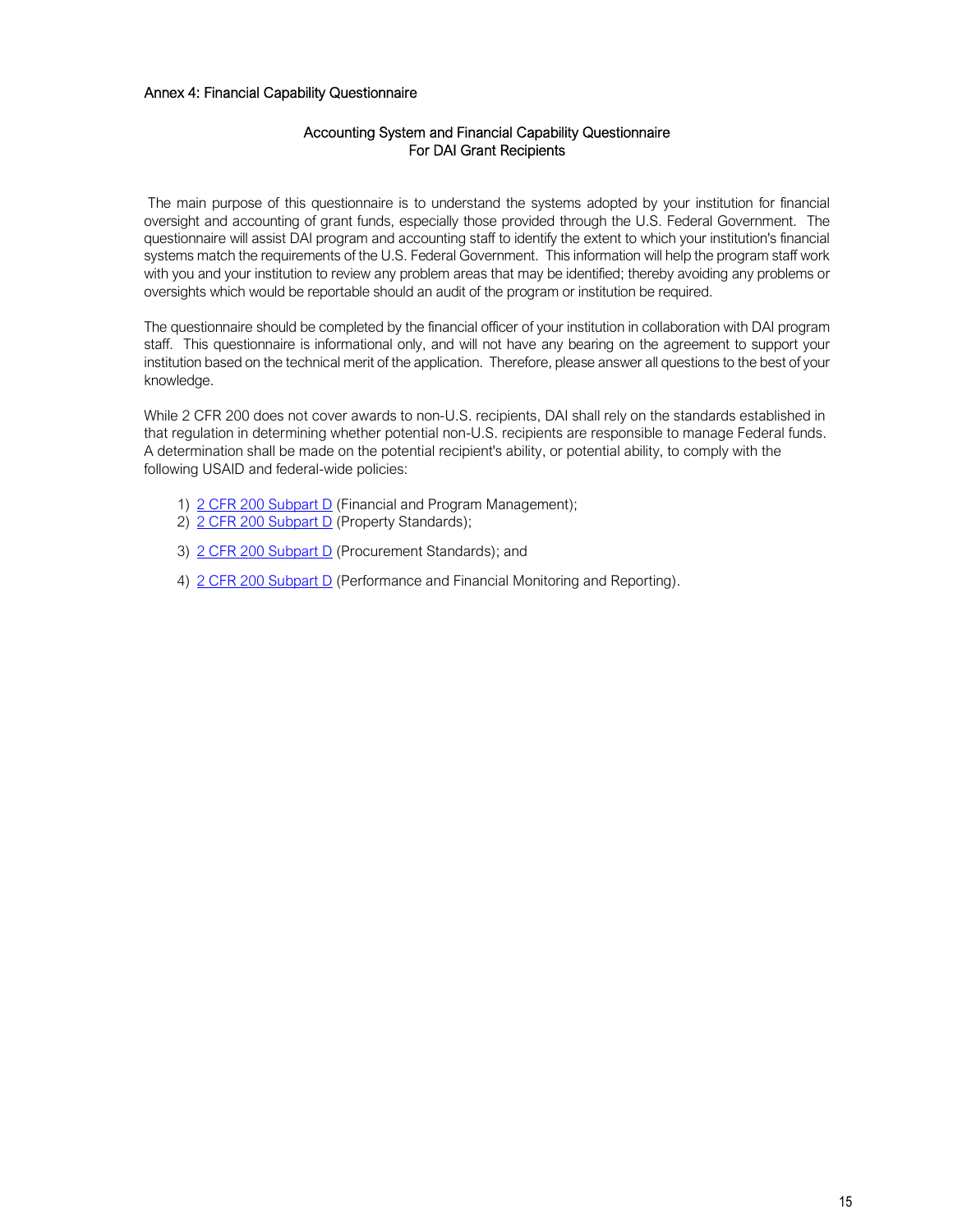# SECTION A: General Information

Please complete this section which provides general information on your institution.

|                                                   | Name and Title of Financial Contact Person: Name of the Second Seconds and Title of Financial Contact Person:                                                                                                                                                                                                                                                                                                                                   |
|---------------------------------------------------|-------------------------------------------------------------------------------------------------------------------------------------------------------------------------------------------------------------------------------------------------------------------------------------------------------------------------------------------------------------------------------------------------------------------------------------------------|
|                                                   |                                                                                                                                                                                                                                                                                                                                                                                                                                                 |
|                                                   |                                                                                                                                                                                                                                                                                                                                                                                                                                                 |
|                                                   |                                                                                                                                                                                                                                                                                                                                                                                                                                                 |
|                                                   |                                                                                                                                                                                                                                                                                                                                                                                                                                                 |
|                                                   |                                                                                                                                                                                                                                                                                                                                                                                                                                                 |
|                                                   | Enter the beginning and ending dates of your institution's fiscal year:                                                                                                                                                                                                                                                                                                                                                                         |
|                                                   |                                                                                                                                                                                                                                                                                                                                                                                                                                                 |
| <b>SECTION B: Internal Controls</b>               |                                                                                                                                                                                                                                                                                                                                                                                                                                                 |
|                                                   | Internal controls are procedures which ensure that: 1) financial transactions are approved by an authorized<br>individual and are consistent with U.S. laws, regulations and your institution's policies; 2) assets are maintained<br>safely and controlled; and 3) accounting records are complete, accurate and maintained on a consistent basis.<br>Please complete the following questions concerning your institution's internal controls. |
|                                                   | 1. Does your institution maintain a record of how much time employees spend on different projects or activities?                                                                                                                                                                                                                                                                                                                                |
| Yes: $\mathbf{r}$                                 | $No: \Box$                                                                                                                                                                                                                                                                                                                                                                                                                                      |
| 2. If yes, how?                                   |                                                                                                                                                                                                                                                                                                                                                                                                                                                 |
|                                                   |                                                                                                                                                                                                                                                                                                                                                                                                                                                 |
| Are timesheets kept for each paid employee?<br>3. |                                                                                                                                                                                                                                                                                                                                                                                                                                                 |
| Yes: []                                           | $No: \Box$                                                                                                                                                                                                                                                                                                                                                                                                                                      |
| 4.                                                | Do you maintain an employment letter or contract which includes the employee's salary?                                                                                                                                                                                                                                                                                                                                                          |
| Yes: $\Pi$                                        | $No: \Box$                                                                                                                                                                                                                                                                                                                                                                                                                                      |
|                                                   | 4. Do you maintain inventory records for your institution's equipment?                                                                                                                                                                                                                                                                                                                                                                          |
| Yes: $0$                                          | No: [] (if no, explain)                                                                                                                                                                                                                                                                                                                                                                                                                         |
|                                                   |                                                                                                                                                                                                                                                                                                                                                                                                                                                 |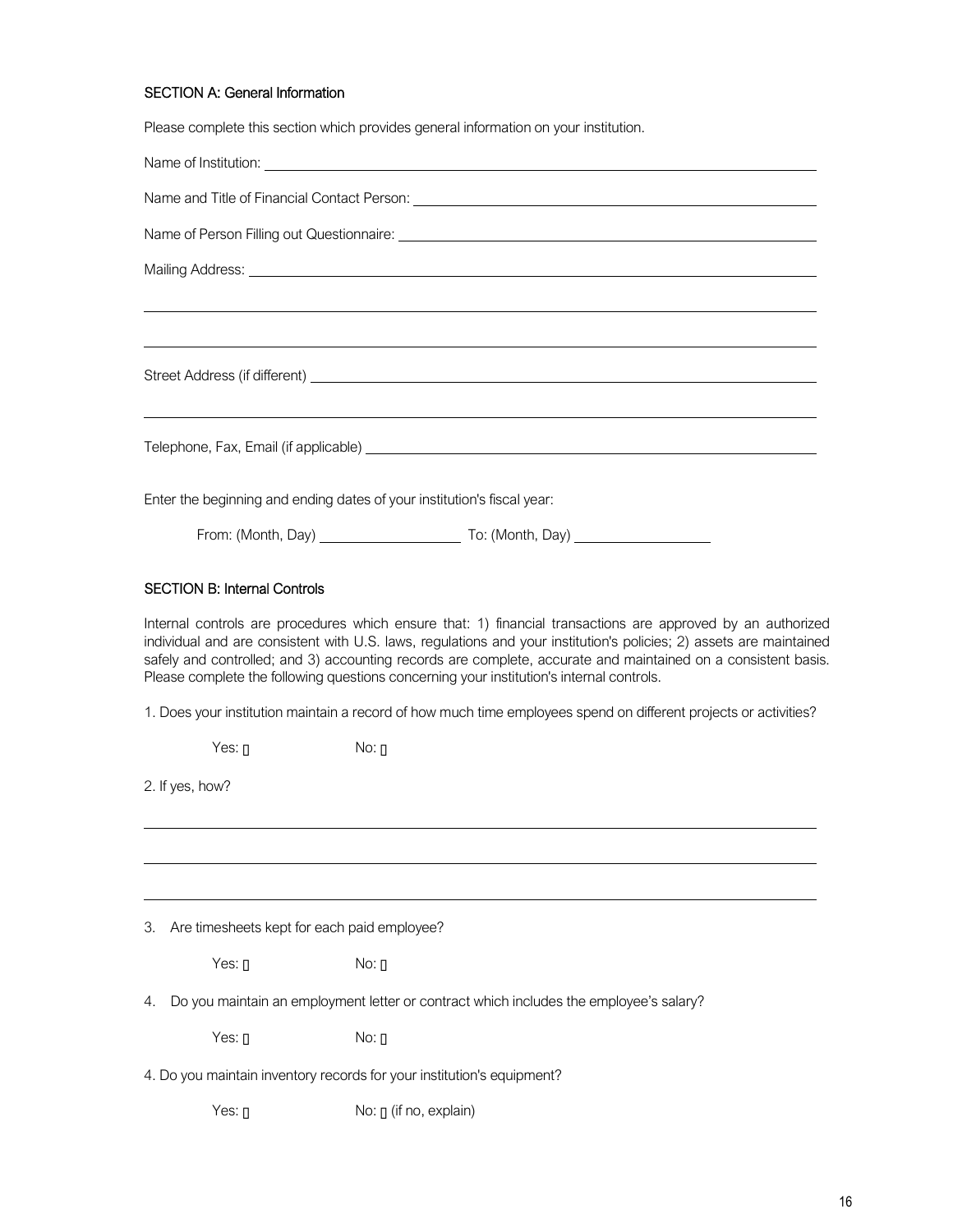5. How often do you check actual inventory against inventory records?

6. Are all financial transactions approved by an appropriate official?

 $Yes:  $\Pi$  \t\t No:  $\Pi$$ 

7. The person responsible for approving financial transactions is: \_\_\_\_\_\_\_\_\_\_\_\_\_\_\_\_ Title: \_\_\_\_\_\_\_\_\_\_\_\_\_\_

8. Is the person(s) responsible for approving transactions familiar with U.S. Federal Cost principles as described in OMB Circular A-122?

 $Yes:  $\Box$  No:  $\Box$$ 

9. Does your institution use a payment voucher system or some other procedure for the documentation of approval by an appropriate official?

 $Yes:  $\Pi$  \t\t No:  $\Pi$$ 

10. Does your institution require supporting documentation (such as original receipts) prior to payment for expenditures?

 $Yes:  $\Pi$  \t\t No:  $\Pi$$ 

11. Does your institution require that such documentation be maintained over a period of time?

 $Yes:  $\Pi$  \t\t No:  $\Pi$$ 

If yes, how long are such records kept?

12. Are different individuals within your institution responsible for approving, disbursing, and accounting of transactions?

 $Yes:  $\Box$  No:  $\Box$$ 

13. Are the functions of checking the accuracy of your accounts and the daily recording of accounting data performed by different individuals?

Yes:  $\Pi$  No:  $\Pi$ 

14. Who would be responsible for financial reports? \_\_\_\_\_\_\_\_\_\_\_\_\_\_\_\_\_\_\_\_\_\_\_\_\_\_\_\_\_\_\_\_\_\_\_\_\_\_\_\_

### SECTION C: Fund Control and Accounting Systems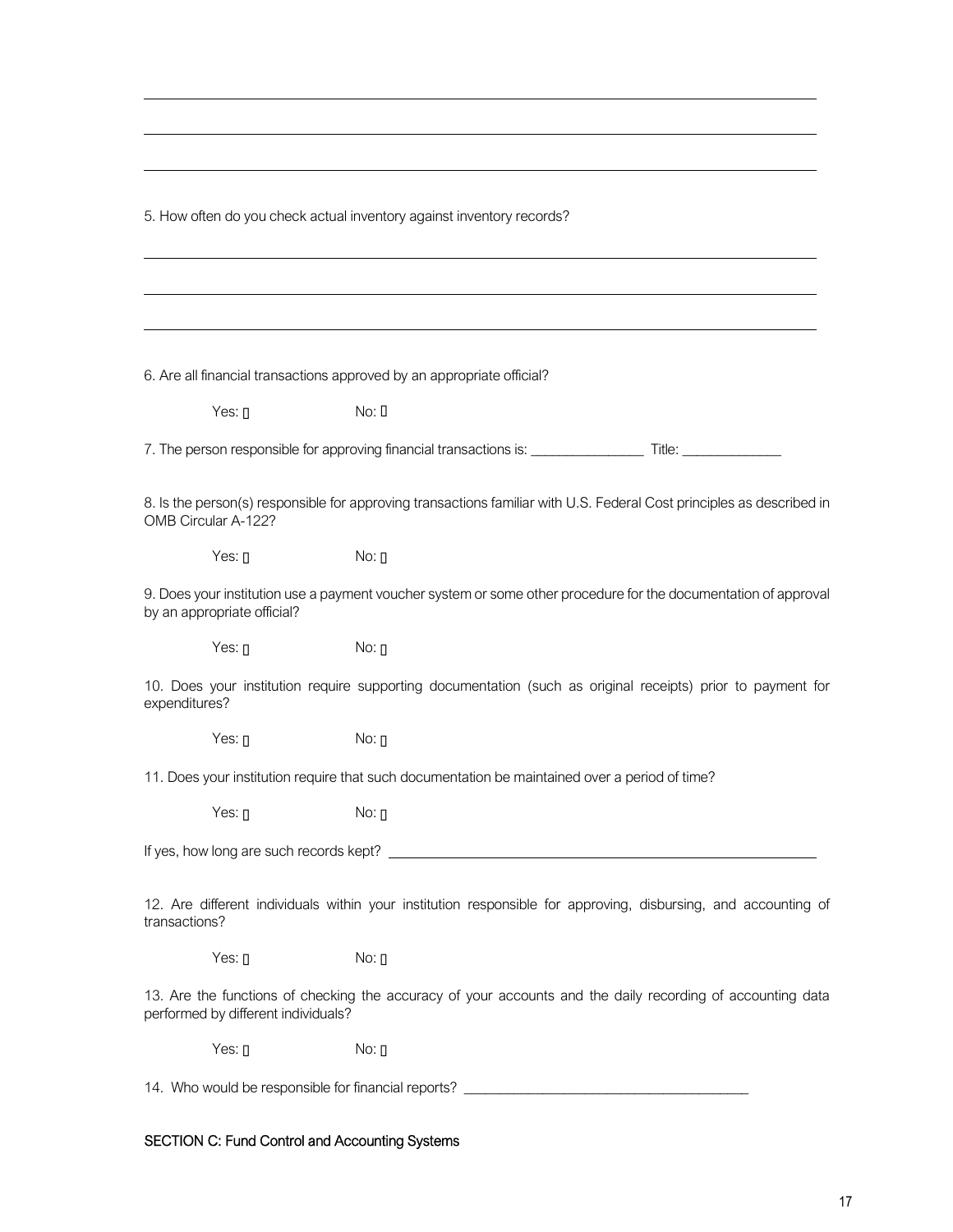Fund Control essentially means that access to bank accounts and/or other cash assets is limited to authorized individuals. Bank balances should be reconciled periodically to the accounting records. If cash cannot be maintained in a bank, it is very important to have strict controls over its maintenance and disbursement.

An Accounting System accurately records all financial transactions, and ensures that these transactions are supported by documentation. Some institutions may have computerized accounting systems while others use a manual system to record each transaction in a ledger. In all cases, the expenditure of funds provided by the USAIDfunded program must be properly authorized, used for the intended purpose, and recorded in an organized and consistent manner.

1. Does your institution maintain separate accounting of funds for different projects by:

Separate bank accounts:  $\Box$ A fund accounting system:  $\Box$ 

2. Will any cash from the grant funds be maintained outside a bank (in petty cash funds, etc.)?

 $Yes:  $\Pi$  \t\t No:  $\Pi$$ 

If yes, please explain the amount of funds to be maintained, the purpose and person responsible for safeguarding these funds.

4. If your institution doesn't have a bank account, how do you ensure that cash is maintained safely?

5. Does your institution have written accounting policies and procedures?

 $Yes:  $\Box$$  No:  $\Box$ 

6. How do you allocate costs that are "shared" by different funding sources, such as rent, utilities, etc.?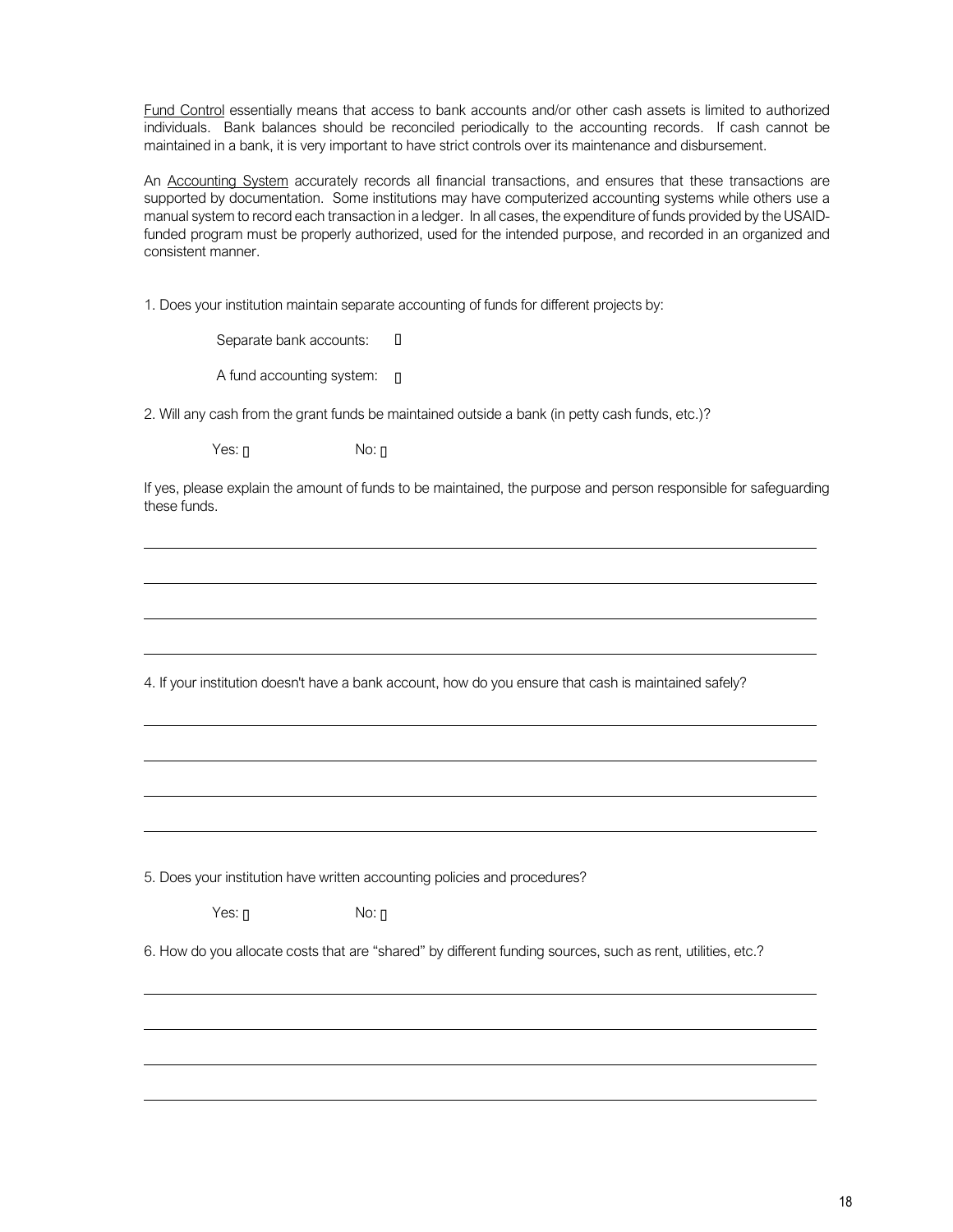7. Are your financial reports prepared on a:

Cash basis:  $\[\Box$  Accrual basis:  $\[\Box$ 

8. Is your institution's accounting system capable of recording transactions, including date, amount, and description?

 $Yes:  $\Pi$  \t\t No:  $\Pi$$ 

9. Is your institution's accounting system capable of separating the receipts and payments of the grant from the receipts and payments of your institution's other activities?

 $Yes:  $\Pi$  \t\t No:  $\Pi$$ 

10. Is your institution's accounting system capable of accumulating individual grant transactions according to budget categories in the approved budget?

Yes: n No: n

10. Is your institution's accounting system designed to detect errors in a timely manner?

Yes: n No: n

11. How will your institution make sure that budget categories and/or overall budget limits for the grant will not be exceeded?

12. Are reconciliations between bank statements and accounting records performed monthly and reviewed by an appropriate individual?

 $Yes:  $\Pi$  \t\t No:  $\Pi$$ 

13. Briefly describe your institution's system for filing and keeping supporting documentation.

#### SECTION D: Audit

The grant provisions require recipients to adhere to USAID regulations, including requirements to maintain records for a minimum of three years to make accounting records available for review by appropriate representatives of USAID or DAI, and, in some cases, may require an audit to be performed of your accounting records. Please provide the following information on prior audits of your institution.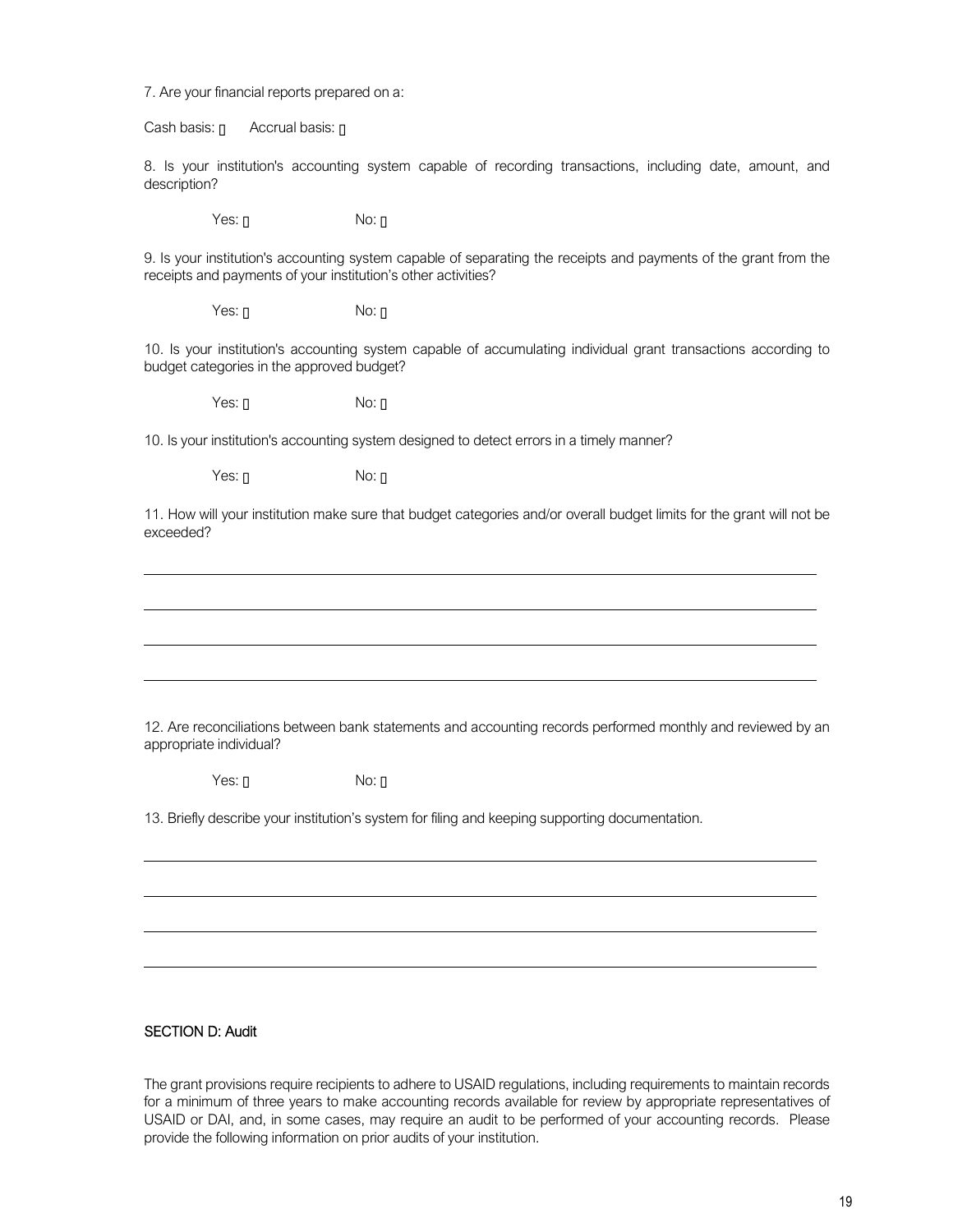1. Is someone in your institution familiar with U.S. government regulations concerning costs which can be charged to U.S. grants (OMB Circular A-122 "Cost Principles for Nonprofit Institutions" and OMB Circular A-110 "Uniform Administrative Requirements for Grants and Agreements with Institutions of Higher Education, Hospitals and Other Non-Profit Institutions")?

 $Yes:  $\Pi$  \t\t No:  $\Pi$$ 

2. Do you anticipate that your institution will have other sources of U.S. government funds during the period of this grant agreement?

 $Yes:  $\Box$  No:  $\Box$$ 

3. Have external accountants ever performed an audit of your institution's financial statements?

 $Yes:  $\Pi$  \t\t No:  $\Pi$$ 

If yes, please provide a copy of your most recent report.

4. Does your institution have regular audits?

 $Yes:  $\Pi$  \t\t No:  $\Pi$$ 

If yes, who performs the audit and how frequently is it performed?

5. If you do not have a current audit of your financial statements, please provide this office with a copy of the following financial statements, if available:

a. A "Balance Sheet" for the most current and previous year; and

b. An "Income Statement" for the most current and previous year.

6. Are there any circumstances that would prevent your institution from obtaining an audit?

 $Yes:  $\Pi$  \t\t No:  $\Pi$$ 

If yes, please provide details:

#### CHECKLIST AND SIGNATURE PAGE

DAI requests that your institution submit a number of documents along with this completed questionnaire. Complete this page to ensure that all requested information has been included.

### Complete the checklist:

Copy of your organization's most recent audit is attached.

If no recent audit, a "Balance Sheet" "Income Statement" for the most current and previous fiscal year.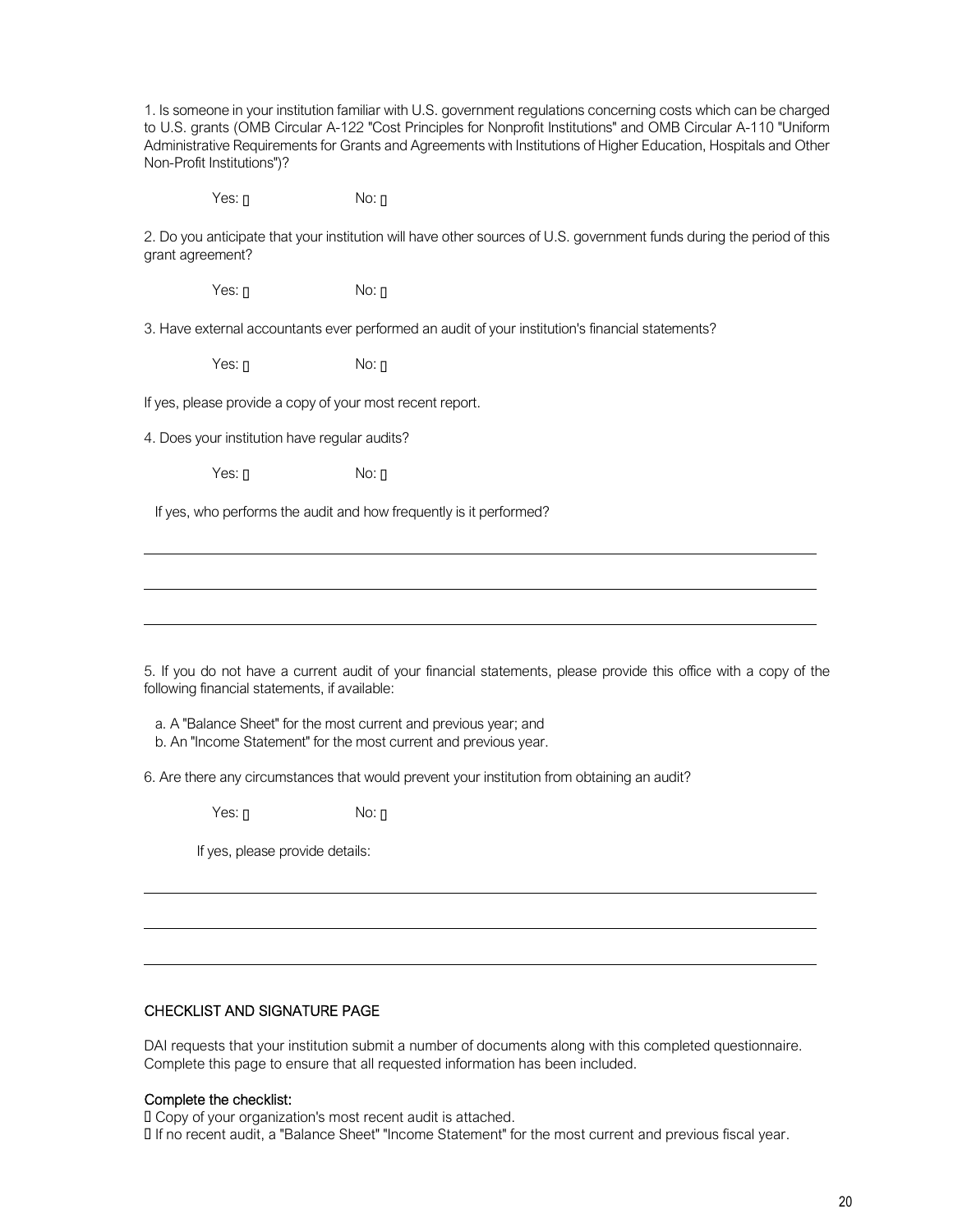All questions have been fully answered.

An authorized individual has signed and dated this page.

### Optional:

Incorporation Papers or Certificate of Registration and Statute is attached.

- Information describing your institution is attached.
- Organizational chart, if available is attached (if applicable).

### The Financial Capability Questionnaire must be signed and dated by an authorized person who has either completed or reviewed the form.

Approved by:

Print Name

\_\_\_\_\_\_\_\_\_\_\_\_\_\_\_\_\_\_\_\_\_\_\_\_\_

\_\_\_\_\_\_\_\_\_\_\_\_\_\_\_\_\_\_\_\_\_\_\_\_\_

\_\_\_\_\_\_\_\_\_\_\_\_\_\_\_\_\_\_\_\_\_\_\_\_\_\_

Signature

Title Date \_\_\_\_\_\_\_\_\_\_\_\_\_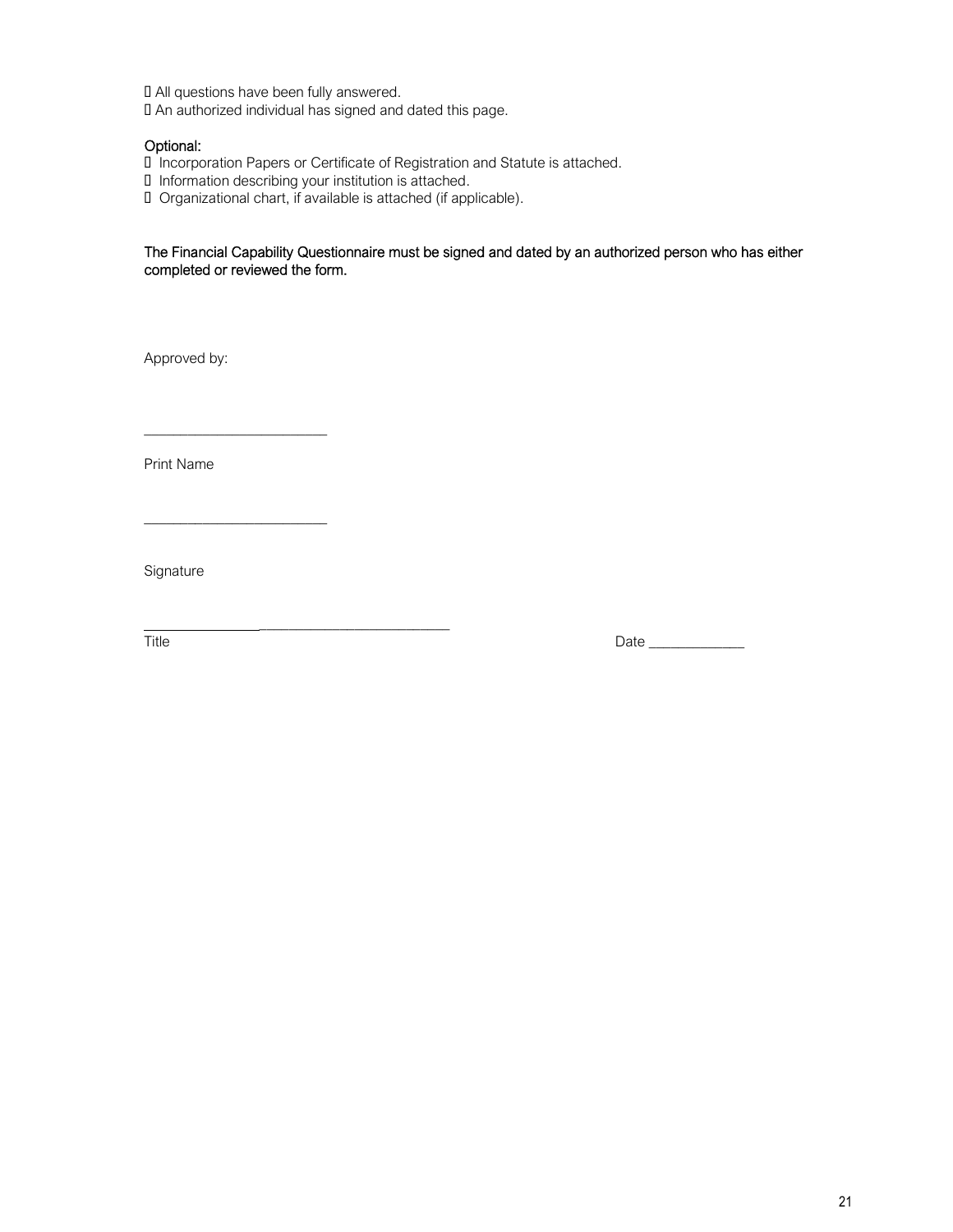### Annex 5: Instructions for Obtaining CAGE/NCAGE Code, SAM Registration, and UEI Number

# CAGE/NCAGE Code

The Commercial and Government Entity (CAGE) Code was established by the US. The NATO Codification System developed the NATO Commercial and Government Entity (NCAGE) Code. When a business/organization is assigned a CAGE/NCAGE, they are in fact the same type/structure of code but identifies which nation or if the NATO Support Agency assigned the CAGE/NCAGE. You must have a CAGE/NCAGE code before registering in SAM.

o Link to the CAGE/NCAGE Code request: https://eportal.nspa.nato.int/AC135Public/scage/CageList.aspx o Link to CAGE/NCAGE code request instructions: https://eportal.nspa.nato.int/AC135Public/Docs/US%20Instructions%20for%20NSPA%20NCAGE.pd f

### System for Award Management (SAM) Registration

You must have an active registration with www.SAM.govto do business with the Federal Government. To register in SAM, at a minimum, you will need the following information:

o U.S. Registrants:

1)Your Taxpayer Identification Number (TIN) and Taxpayer Name associated with your TIN; Review your tax documents from the IRS (such as a 1099 or W-2 form) to find your Taxpayer Name

2)Your bank's routing number, your bank account number, and your bank account type, i.e. checking or savings, to set up Electronic Funds Transfer (EFT)

- o International Registrants: 1)Your NATO Commercial and Government Entity (NCAGE) Code 2)Your Legal Business Name and Physical Address from your D&B record.
- o Follow this link to create a SAM.gov user account and register your organization: https://sam.gov/content/entity-registration

### Unique Entity ID (UEI)

By April 4, 2022, the federal government will transition away from the DUNS Number to the new Unique Entity ID (SAM), or 'UEI,' for entity identification of federal awards government-wide.

Entity identification in federal awards (grants, loans, contracts, etc.) means a unique set of numbers and letters used to identify every entity seeking to do business with the federal government. Currently, and through April 3, 2022, the federal government uses the DUNS Number, assigned by Dun & Bradstreet. On April 4, 2022 and moving forward, the federal government will use the Unique Entity ID (SAM), or "UEI" assigned by SAM.gov.

If your organization already have an active or expired registration: You already have a Unique Entity ID (SAM) and do not need to take action. Learn how to view your Unique Entity ID (SAM). If your renewal is upcoming, use the normal process to renew your entity.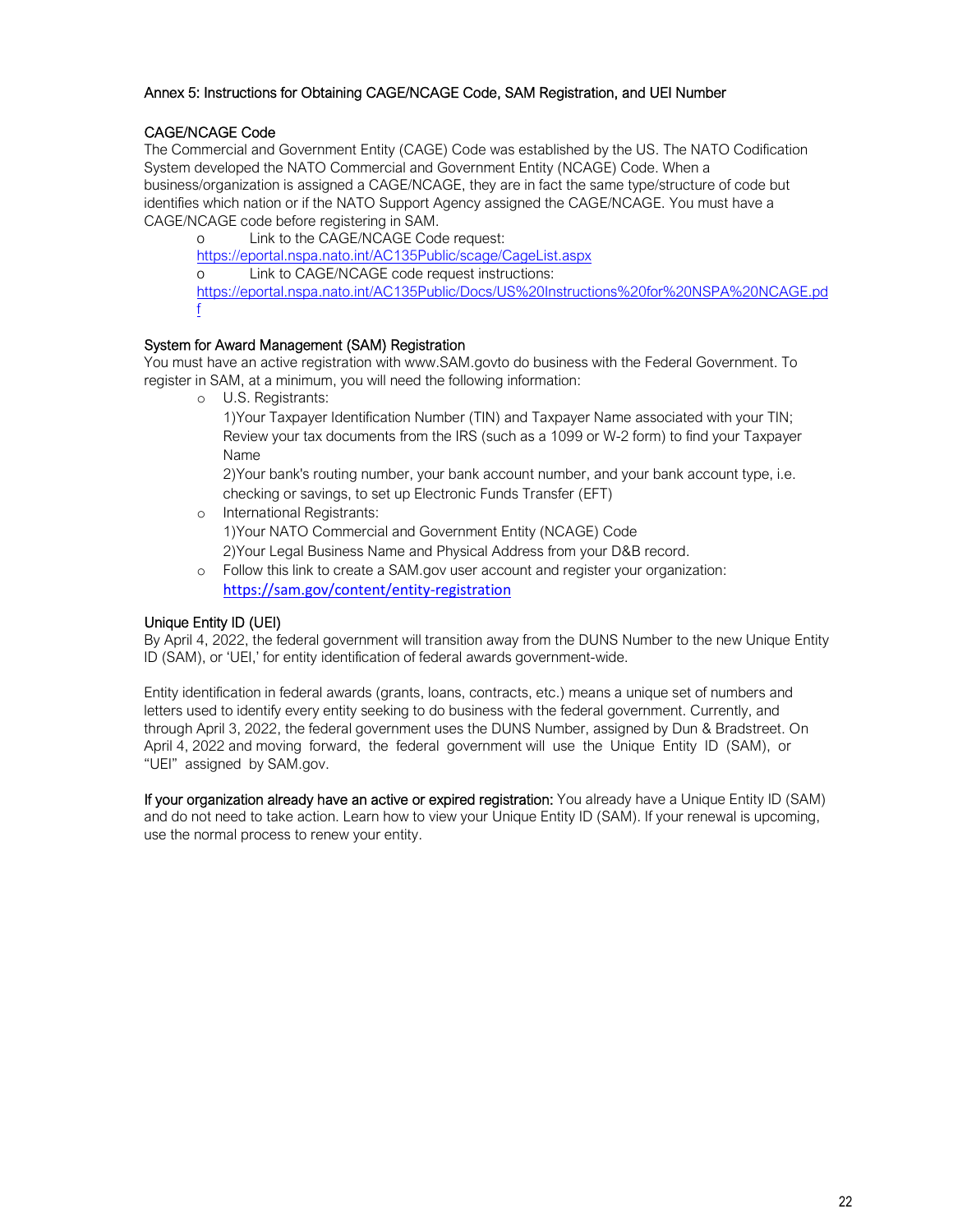# Annex 6: Past Performance Matrix

| #              | Project<br>Title | <b>Client Name</b> | <b>Brief Description</b> | Contact Name, P Cost in<br>hone and Email USD\$ | Start-End<br>Dates |
|----------------|------------------|--------------------|--------------------------|-------------------------------------------------|--------------------|
| $\overline{1}$ |                  |                    |                          |                                                 |                    |
| $\overline{c}$ |                  |                    |                          |                                                 |                    |
| 3              |                  |                    |                          |                                                 |                    |
| $\overline{4}$ |                  |                    |                          |                                                 |                    |
| 5              |                  |                    |                          |                                                 |                    |